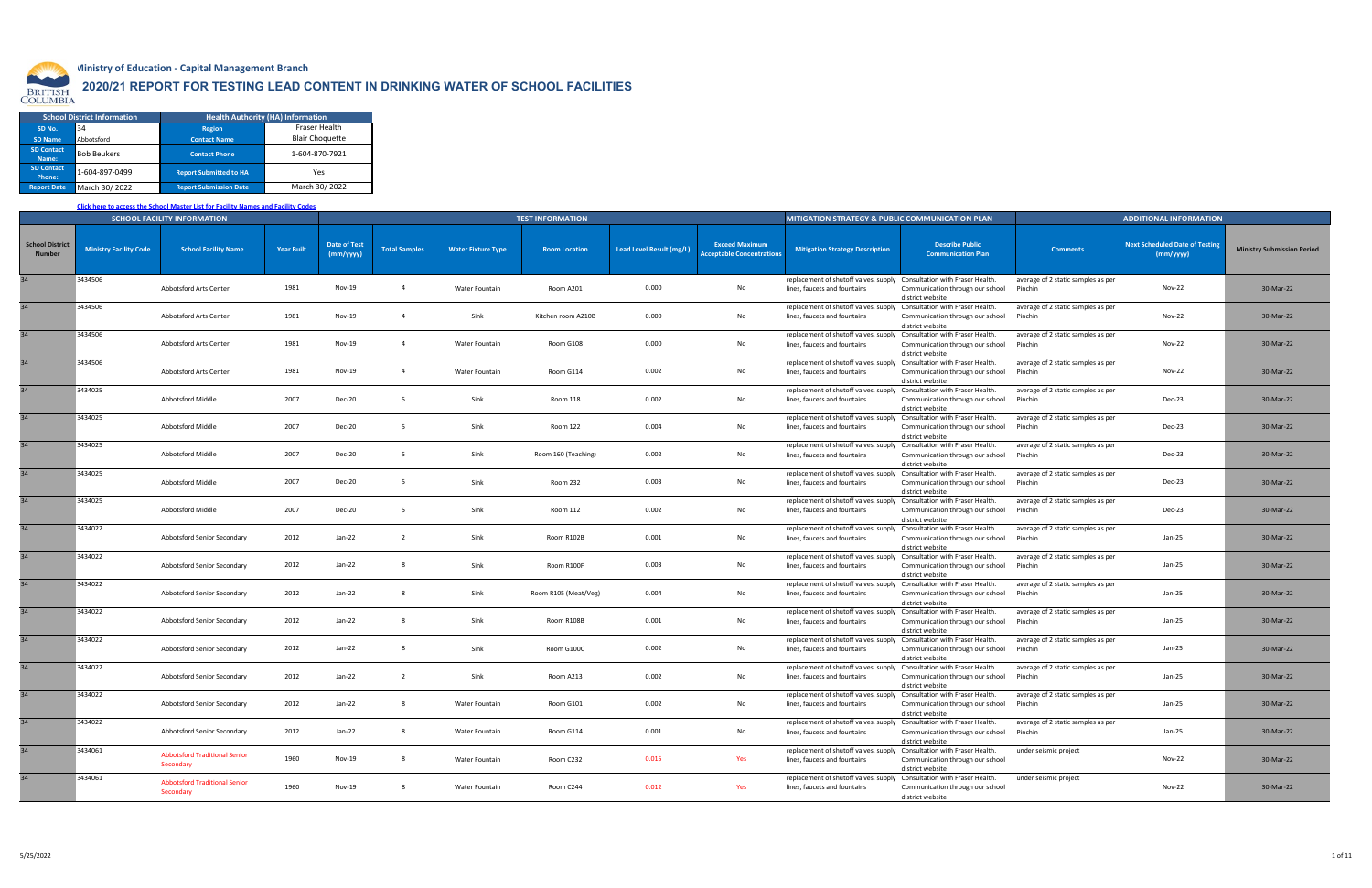|                                         |                               | <b>SCHOOL FACILITY INFORMATION</b>                |                   |                                  |                      |                           | <b>TEST INFORMATION</b> |                          |                                                           | <b>MITIGATION STRATEGY &amp; PUBLIC COMMUNICATION PLAN</b>                                             |                                                      |                                               | <b>ADDITIONAL INFORMATION</b>                      |                                   |
|-----------------------------------------|-------------------------------|---------------------------------------------------|-------------------|----------------------------------|----------------------|---------------------------|-------------------------|--------------------------|-----------------------------------------------------------|--------------------------------------------------------------------------------------------------------|------------------------------------------------------|-----------------------------------------------|----------------------------------------------------|-----------------------------------|
| <b>School District</b><br><b>Number</b> | <b>Ministry Facility Code</b> | <b>School Facility Name</b>                       | <b>Year Built</b> | <b>Date of Test</b><br>(mm/yyyy) | <b>Total Samples</b> | <b>Water Fixture Type</b> | <b>Room Location</b>    | Lead Level Result (mg/L) | <b>Exceed Maximum</b><br><b>Acceptable Concentrations</b> | <b>Mitigation Strategy Description</b>                                                                 | <b>Describe Public</b><br><b>Communication Plan</b>  | <b>Comments</b>                               | <b>Next Scheduled Date of Testing</b><br>(mm/yyyy) | <b>Ministry Submission Period</b> |
|                                         | 3434061                       | <b>Abbotsford Traditional Senior</b><br>Secondary | 1960              | Nov-19                           |                      | Water Fountain            | Room C255               | 0.008                    | Yes                                                       | replacement of shutoff valves, supply Consultation with Fraser Health.<br>lines, faucets and fountains | Communication through our school<br>district website | under seismic project                         | <b>Nov-22</b>                                      | 30-Mar-22                         |
|                                         | 3434061                       | <b>Abbotsford Traditional Senior</b><br>Secondary | 1960              | Nov-19                           |                      | Water Fountain            | Room C132               | 0.013                    | Yes                                                       | replacement of shutoff valves, supply Consultation with Fraser Health.<br>lines, faucets and fountains | Communication through our school<br>district website | under seismic project                         | <b>Nov-22</b>                                      | 30-Mar-22                         |
|                                         | 3434061                       | <b>Abbotsford Traditional Senior</b><br>Secondary | 1960              | Nov-19                           |                      | Water Fountain            | Room C144               | 0.014                    | Yes                                                       | replacement of shutoff valves, supply Consultation with Fraser Health.<br>lines, faucets and fountains | Communication through our school<br>district website | under seismic project                         | <b>Nov-22</b>                                      | 30-Mar-22                         |
|                                         | 3434061                       | <b>Abbotsford Traditional Senior</b><br>Secondary | 1960              | Nov-19                           |                      | Water Fountain            | Room S112               | 0.012                    | Yes                                                       | replacement of shutoff valves, supply Consultation with Fraser Health.<br>lines, faucets and fountains | Communication through our school<br>district website | under seismic project                         | <b>Nov-22</b>                                      | 30-Mar-22                         |
|                                         | 3434061                       | <b>Abbotsford Traditional Senior</b><br>Secondary | 1960              | Nov-19                           |                      | Water Fountain            | Hallway 160             | 0.016                    | Yes                                                       | replacement of shutoff valves, supply Consultation with Fraser Health.<br>lines, faucets and fountains | Communication through our school<br>district website | under seismic project                         | <b>Nov-22</b>                                      | 30-Mar-22                         |
|                                         | 3434061                       | <b>Abbotsford Traditional Senior</b><br>Secondary | 1960              | <b>Nov-19</b>                    |                      | Sink                      | Room E169A              | 0.176                    | Yes                                                       | replacement of shutoff valves, supply Consultation with Fraser Health.<br>lines, faucets and fountains | Communication through our school<br>district website | under seismic project                         | <b>Nov-22</b>                                      | 30-Mar-22                         |
|                                         | 3499101                       | Abbotsford Virtual School                         | 1929              | <b>Nov-19</b>                    |                      | Water Fountain            | Corridor 111            | 0.002                    | No                                                        | replacement of shutoff valves, supply Consultation with Fraser Health.<br>lines, faucets and fountains | Communication through our school<br>district website | average of 2 static samples as per<br>Pinchin | <b>Nov-22</b>                                      | 30-Mar-22                         |
|                                         | 3499101                       | Abbotsford Virtual School                         | 1929              | <b>Nov-19</b>                    |                      | Sink                      | Kitchen room 113E       | 0.002                    | No                                                        | replacement of shutoff valves, supply Consultation with Fraser Health.<br>lines, faucets and fountains | Communication through our school<br>district website | average of 2 static samples as per<br>Pinchin | Nov-22                                             | 30-Mar-22                         |
|                                         | 3499101                       | Abbotsford Virtual School                         | 1929              | <b>Nov-19</b>                    | -4                   | Water Fountain            | Room 203                | 0.005                    | No                                                        | replacement of shutoff valves, supply Consultation with Fraser Health<br>lines, faucets and fountains  | Communication through our school<br>district website | average of 2 static samples as per<br>Pinchin | <b>Nov-22</b>                                      | 30-Mar-22                         |
|                                         | 3434026                       | Aberdeen Elementary                               | 1955              | Nov-19                           |                      | Water Fountain            | R111                    | 0.001                    | No                                                        | replacement of shutoff valves, supply Consultation with Fraser Health.<br>lines, faucets and fountains | Communication through our school<br>district website | average of 2 static samples as per<br>Pinchin | Nov-22                                             | 30-Mar-22                         |
|                                         | 3434026                       | Aberdeen Elementary                               | 1955              | Nov-19                           | - 5                  | Water Fountain            | R122                    | 0.001                    | No                                                        | replacement of shutoff valves, supply Consultation with Fraser Health<br>lines, faucets and fountains  | Communication through our school<br>district website | average of 2 static samples as per<br>Pinchin | <b>Nov-22</b>                                      | 30-Mar-22                         |
|                                         | 3434026                       | Aberdeen Elementary                               | 1955              | Nov-19                           | - 5                  | Water Fountain            | R124                    | 0.000                    | No                                                        | replacement of shutoff valves, supply Consultation with Fraser Health<br>lines, faucets and fountains  | Communication through our school<br>district website | average of 2 static samples as per<br>Pinchin | Nov-22                                             | 30-Mar-22                         |
|                                         | 3434026                       | Aberdeen Elementary                               | 1955              | Nov-19                           |                      | Sink                      | R127                    | 0.003                    | No                                                        | replacement of shutoff valves, supply Consultation with Fraser Health.<br>lines, faucets and fountains | Communication through our school<br>district website | average of 2 static samples as per<br>Pinchin | <b>Nov-22</b>                                      | 30-Mar-22                         |
|                                         | 3434030                       | Aboriginal Education Centre                       | 1961              | Nov-19                           |                      | Sink                      | Room 103                | 0.002                    | No                                                        | replacement of shutoff valves, supply Consultation with Fraser Health.<br>lines, faucets and fountains | Communication through our school<br>district website | average of 2 static samples as per<br>Pinchin | Nov-22                                             | 30-Mar-22                         |
|                                         | 3434030                       | Aboriginal Education Centre                       | 1961              | Nov-19                           |                      | Water Fountain            | Room 102                | 0.004                    | No                                                        | replacement of shutoff valves, supply Consultation with Fraser Health.<br>lines, faucets and fountains | Communication through our school<br>district website | average of 2 static samples as per<br>Pinchin | Nov-22                                             | 30-Mar-22                         |
|                                         | 3434030                       | Aboriginal Education Centre                       | 1961              | <b>Nov-19</b>                    |                      | Sink                      | Room 102                | 0.003                    | No                                                        | replacement of shutoff valves, supply Consultation with Fraser Health.<br>lines, faucets and fountains | Communication through our school<br>district website | average of 2 static samples as per<br>Pinchin | Nov-22                                             | 30-Mar-22                         |
| 34                                      | 3434021                       | Alexander Elementary                              | 1951              | Nov-19                           | 5                    | Water Fountain            | Girls 115               | 0.002                    | No                                                        | replacement of shutoff valves, supply Consultation with Fraser Health.<br>lines, faucets and fountains | Communication through our school<br>district website | average of 2 static samples as per<br>Pinchin | <b>Nov-22</b>                                      | 30-Mar-22                         |
| 34                                      | 3434005                       | ASIA North Poplar Elementary                      | 1922              | Nov-19                           | - 5                  | Water Fountain            | Room 153                | 0.002                    | No                                                        | replacement of shutoff valves, supply Consultation with Fraser Health.<br>lines, faucets and fountains | Communication through our school<br>district website | average of 2 static samples as per<br>Pinchin | <b>Nov-22</b>                                      | 30-Mar-22                         |
| 34                                      | 3434005                       | ASIA North Poplar Elementary                      | 1922              | Nov-19                           | - 5                  | Water Fountain            | Room E113               | 0.000                    | No                                                        | replacement of shutoff valves, supply Consultation with Fraser Health.<br>lines, faucets and fountains | Communication through our school<br>district website | average of 2 static samples as per<br>Pinchin | <b>Nov-22</b>                                      | 30-Mar-22                         |
| 34                                      | 3434005                       | ASIA North Poplar Elementary                      | 1922              | <b>Nov-19</b>                    | - 5                  | Sink                      | Room 127                | 0.004                    | No                                                        | replacement of shutoff valves, supply Consultation with Fraser Health.<br>lines, faucets and fountains | Communication through our school<br>district website | average of 2 static samples as per<br>Pinchin | <b>Nov-22</b>                                      | 30-Mar-22                         |
|                                         | 3434005                       | ASIA North Poplar Elementary                      | 1922              | Nov-19                           | 5                    | Water Fountain            | Room E107               | 0.002                    | No                                                        | replacement of shutoff valves, supply Consultation with Fraser Health.<br>lines, faucets and fountains | Communication through our school<br>district website | average of 2 static samples as per<br>Pinchin | <b>Nov-22</b>                                      | 30-Mar-22                         |
| 34                                      | 3434035                       | Auguston Traditional Elementary                   | 2000              | Dec-20                           | $\overline{7}$       | Sink                      | Room 112                | 0.001                    | No                                                        | replacement of shutoff valves, supply Consultation with Fraser Health.<br>lines, faucets and fountains | Communication through our school<br>district website | average of 2 static samples as per<br>Pinchin | Dec-23                                             | 30-Mar-22                         |
|                                         | 3434035                       | Auguston Traditional Elementary                   | 2000              | <b>Dec-20</b>                    | $\overline{7}$       | Sink                      | Room 219                | 0.002                    | No                                                        | replacement of shutoff valves, supply Consultation with Fraser Health.<br>lines, faucets and fountains | Communication through our school<br>district website | average of 2 static samples as per<br>Pinchin | Dec-23                                             | 30-Mar-22                         |
| 34                                      | 3434035                       | Auguston Traditional Elementary                   | 2000              | Dec-20                           | 2                    | Sink                      | Room 222                | 0.002                    | No                                                        | replacement of shutoff valves, supply Consultation with Fraser Health.<br>lines, faucets and fountains | Communication through our school<br>district website | average of 2 static samples as per<br>Pinchin | Feb-23                                             | 30-Mar-22                         |
|                                         | 3434035                       | Auguston Traditional Elementary                   | 2000              | <b>Dec-20</b>                    | $\overline{7}$       | Sink                      | Room 115                | 0.003                    | No                                                        | replacement of shutoff valves, supply Consultation with Fraser Health.<br>lines, faucets and fountains | Communication through our school<br>district website | average of 2 static samples as per<br>Pinchin | Dec-23                                             | 30-Mar-22                         |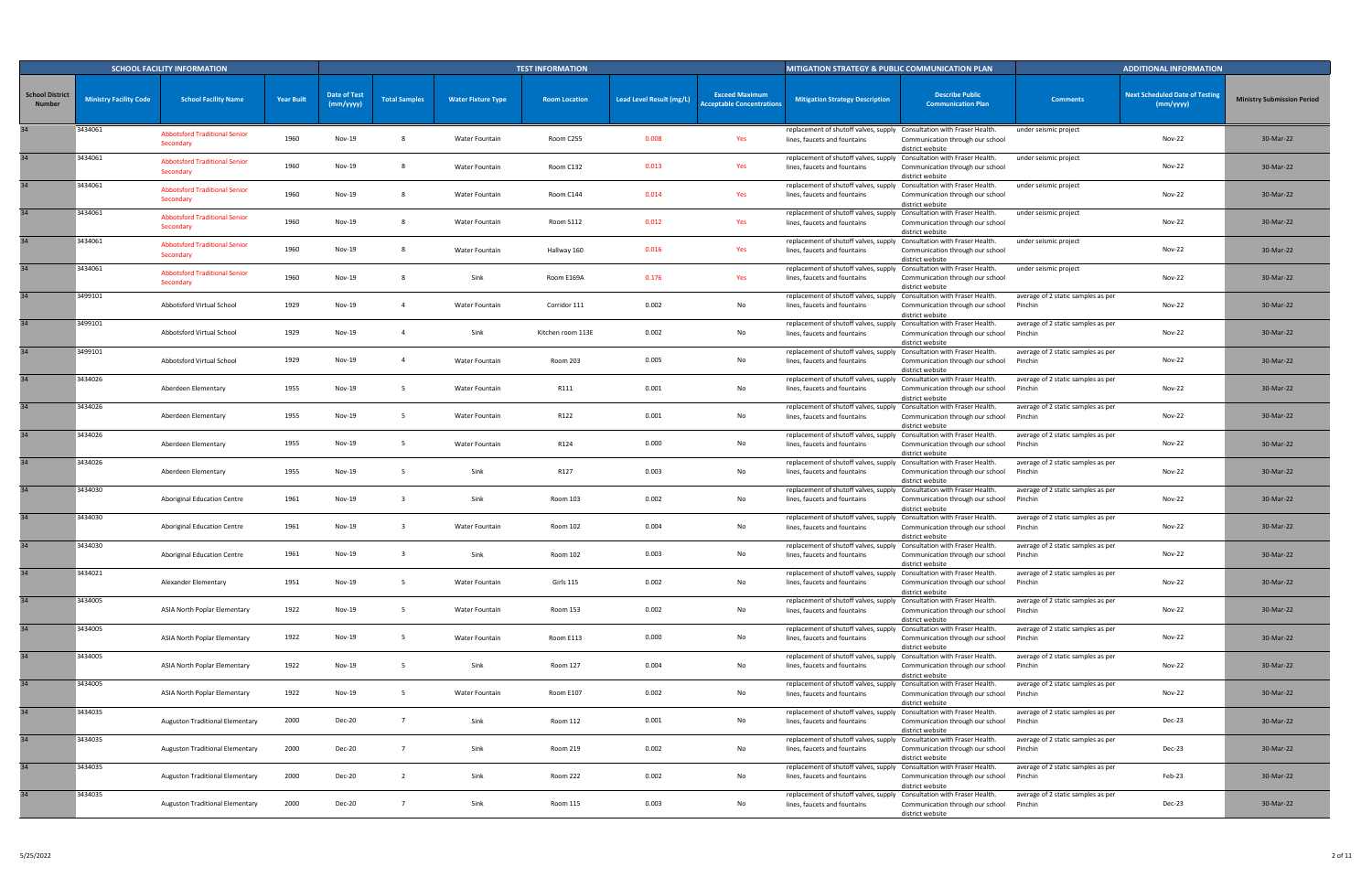|                                         |                               | <b>SCHOOL FACILITY INFORMATION</b>     |                   |                                  |                         |                              | <b>TEST INFORMATION</b> |                          |                                                           | <b>MITIGATION STRATEGY &amp; PUBLIC COMMUNICATION PLAN</b>                                             |                                                      |                                               | <b>ADDITIONAL INFORMATION</b>                      |                                   |
|-----------------------------------------|-------------------------------|----------------------------------------|-------------------|----------------------------------|-------------------------|------------------------------|-------------------------|--------------------------|-----------------------------------------------------------|--------------------------------------------------------------------------------------------------------|------------------------------------------------------|-----------------------------------------------|----------------------------------------------------|-----------------------------------|
| <b>School District</b><br><b>Number</b> | <b>Ministry Facility Code</b> | <b>School Facility Name</b>            | <b>Year Built</b> | <b>Date of Test</b><br>(mm/yyyy) | <b>Total Samples</b>    | <b>Water Fixture Type</b>    | <b>Room Location</b>    | Lead Level Result (mg/L) | <b>Exceed Maximum</b><br><b>Acceptable Concentrations</b> | <b>Mitigation Strategy Description</b>                                                                 | <b>Describe Public</b><br><b>Communication Plan</b>  | <b>Comments</b>                               | <b>Next Scheduled Date of Testing</b><br>(mm/yyyy) | <b>Ministry Submission Period</b> |
|                                         | 3434035                       | Auguston Traditional Elementary        | 2000              | <b>Dec-20</b>                    |                         | Sink                         | Room 126                | 0.003                    | No                                                        | replacement of shutoff valves, supply Consultation with Fraser Health.<br>lines, faucets and fountains | Communication through our school<br>district website | average of 2 static samples as per<br>Pinchin | Dec-23                                             | 30-Mar-22                         |
| 34                                      | 3434035                       | <b>Auguston Traditional Elementary</b> | 2000              | <b>Dec-20</b>                    |                         | Sink                         | Room 210F               | 0.002                    | No                                                        | replacement of shutoff valves, supply Consultation with Fraser Health.<br>lines, faucets and fountains | Communication through our school<br>district website | average of 2 static samples as per<br>Pinchin | Dec-23                                             | 30-Mar-22                         |
| 34                                      | 3434000                       | <b>Bakerview Centre for Learning</b>   | 1973              | Nov-19                           |                         | Water Fountain               | N133                    | 0.000                    | No                                                        | replacement of shutoff valves, supply Consultation with Fraser Health.<br>lines, faucets and fountains | Communication through our school<br>district website | average of 2 static samples as per<br>Pinchin | <b>Nov-22</b>                                      | 30-Mar-22                         |
| 34                                      | 3434000                       | <b>Bakerview Centre for Learning</b>   | 1973              | Nov-19                           |                         | Water Fountain               | Womens S120             | 0.002                    | No                                                        | replacement of shutoff valves, supply Consultation with Fraser Health.<br>lines, faucets and fountains | Communication through our school<br>district website | average of 2 static samples as per<br>Pinchin | Nov-22                                             | 30-Mar-22                         |
|                                         | 3434000                       | <b>Bakerview Centre for Learning</b>   | 1973              | Nov-19                           |                         | Sink                         | Staffroom N230          | 0.004                    | No                                                        | replacement of shutoff valves, supply Consultation with Fraser Health.<br>lines, faucets and fountains | Communication through our school<br>district website | average of 2 static samples as per<br>Pinchin | <b>Nov-22</b>                                      | 30-Mar-22                         |
| 34                                      | 3434000                       | <b>Bakerview Centre for Learning</b>   | 1973              | <b>Nov-19</b>                    |                         | Water Fountain               | Staffroom N230          | 0.001                    | No                                                        | replacement of shutoff valves, supply Consultation with Fraser Health.<br>lines, faucets and fountains | Communication through our school<br>district website | average of 2 static samples as per<br>Pinchin | <b>Nov-22</b>                                      | 30-Mar-22                         |
|                                         | 3434023                       | Barrowtown Elementary                  | 1952              | <b>Nov-19</b>                    |                         | Sink                         | R102                    | 0.003                    | No                                                        | replacement of shutoff valves, supply Consultation with Fraser Health.<br>lines, faucets and fountains | Communication through our school<br>district website | average of 2 static samples as per<br>Pinchin | <b>Nov-22</b>                                      | 30-Mar-22                         |
|                                         | 3434023                       | <b>Barrowtown Elementary</b>           | 1952              | Nov-19                           |                         | <b>Water Filling Station</b> | R112                    | 0.000                    | No                                                        | replacement of shutoff valves, supply Consultation with Fraser Health.<br>lines, faucets and fountains | Communication through our school<br>district website | average of 2 static samples as per<br>Pinchin | Nov-22                                             | 30-Mar-22                         |
| 34                                      | 3434023                       | Barrowtown Elementary                  | 1952              | <b>Nov-19</b>                    |                         | Sink                         | R118                    | 0.005                    | No                                                        | replacement of shutoff valves, supply Consultation with Fraser Health.<br>lines, faucets and fountains | Communication through our school<br>district website | average of 2 static samples as per<br>Pinchin | <b>Nov-22</b>                                      | 30-Mar-22                         |
| 34                                      | 3434049                       | <b>Blue Jay Elementary</b>             | 1989              | Nov-19                           |                         | Sink                         | Kitchen 103C            | 0.004                    | No                                                        | replacement of shutoff valves, supply Consultation with Fraser Health.<br>lines, faucets and fountains | Communication through our school<br>district website | average of 2 static samples as per<br>Pinchin | Nov-22                                             | 30-Mar-22                         |
| 34                                      | 3434049                       | <b>Blue Jay Elementary</b>             | 1989              | Nov-19                           |                         | Water Fountain               | 112C right              | 0.001                    | No                                                        | replacement of shutoff valves, supply Consultation with Fraser Health<br>lines, faucets and fountains  | Communication through our school<br>district website | average of 2 static samples as per<br>Pinchin | <b>Nov-22</b>                                      | 30-Mar-22                         |
| 34                                      | 3434049                       | <b>Blue Jay Elementary</b>             | 1989              | Nov-19                           |                         | Water Fountain               | 112C left               | 0.001                    | No                                                        | replacement of shutoff valves, supply Consultation with Fraser Health.<br>lines, faucets and fountains | Communication through our school<br>district website | average of 2 static samples as per<br>Pinchin | <b>Nov-22</b>                                      | 30-Mar-22                         |
|                                         | 3434049                       | <b>Blue Jay Elementary</b>             | 1989              | Nov-19                           |                         | Water Fountain               | R122                    | 0.002                    | No                                                        | replacement of shutoff valves, supply Consultation with Fraser Health.<br>lines, faucets and fountains | Communication through our school<br>district website | average of 2 static samples as per<br>Pinchin | <b>Nov-22</b>                                      | 30-Mar-22                         |
| 34 <sup>5</sup>                         | 3434049                       | <b>Blue Jay Elementary</b>             | 1989              | <b>Nov-19</b>                    |                         | Water Fountain               | R123                    | 0.002                    | No                                                        | replacement of shutoff valves, supply Consultation with Fraser Health.<br>lines, faucets and fountains | Communication through our school<br>district website | average of 2 static samples as per<br>Pinchin | <b>Nov-22</b>                                      | 30-Mar-22                         |
| 34                                      | 3434011                       | <b>Bradner Elementary</b>              | 1925              | <b>Nov-19</b>                    |                         | Other                        | E117                    | 0.004                    | No                                                        | replacement of shutoff valves, supply Consultation with Fraser Health.<br>lines, faucets and fountains | Communication through our school<br>district website | average of 2 static samples as per<br>Pinchin | <b>Nov-22</b>                                      | 30-Mar-22                         |
|                                         | 3434011                       | <b>Bradner Elementary</b>              | 1925              | Nov-19                           |                         | <b>Water Filling Station</b> | S101                    | 0.000                    | No                                                        | replacement of shutoff valves, supply Consultation with Fraser Health.<br>lines, faucets and fountains | Communication through our school<br>district website | average of 2 static samples as per<br>Pinchin | <b>Nov-22</b>                                      | 30-Mar-22                         |
| 34                                      | 3434037                       | Centennial Park Elementary             | 1968              | <b>Nov-19</b>                    | - 6                     | Water Fountain               | Room 119E               | 0.000                    | No                                                        | replacement of shutoff valves, supply Consultation with Fraser Health.<br>lines, faucets and fountains | Communication through our school<br>district website | average of 2 static samples as per<br>Pinchin | <b>Nov-22</b>                                      | 30-Mar-22                         |
| 34                                      | 3434037                       | Centennial Park Elementary             | 1968              | Nov-19                           |                         | Water Fountain               | Room 114                | 0.001                    | No                                                        | replacement of shutoff valves, supply Consultation with Fraser Health.<br>lines, faucets and fountains | Communication through our school<br>district website | average of 2 static samples as per<br>Pinchin | <b>Nov-22</b>                                      | 30-Mar-22                         |
| 34                                      | 3434037                       | Centennial Park Elementary             | 1968              | Nov-19                           | - 6                     | Water Fountain               | Room 201                | 0.001                    | No                                                        | replacement of shutoff valves, supply Consultation with Fraser Health.<br>lines, faucets and fountains | Communication through our school<br>district website | average of 2 static samples as per<br>Pinchin | <b>Nov-22</b>                                      | 30-Mar-22                         |
| 34                                      | 3499055                       | Center for Resource Education          | unknown           | Nov-19                           |                         | Sink                         | Room 105                | 0.002                    | No                                                        | replacement of shutoff valves, supply Consultation with Fraser Health.<br>lines, faucets and fountains | Communication through our school<br>district website | average of 2 static samples as per<br>Pinchin | <b>Nov-22</b>                                      | 30-Mar-22                         |
| 34                                      | 3499055                       | Center for Resource Education          | unknown           | Nov-19                           | $\overline{\mathbf{3}}$ | Sink                         | Ladies 217              | 0.000                    | No                                                        | replacement of shutoff valves, supply Consultation with Fraser Health.<br>lines, faucets and fountains | Communication through our school<br>district website | average of 2 static samples as per<br>Pinchin | <b>Nov-22</b>                                      | 30-Mar-22                         |
| 34                                      | 3499055                       | Center for Resource Education          | unknown           | Nov-19                           |                         | Sink                         | Staff 302               | 0.002                    | No                                                        | replacement of shutoff valves, supply Consultation with Fraser Health.<br>lines, faucets and fountains | Communication through our school<br>district website | average of 2 static samples as per<br>Pinchin | <b>Nov-22</b>                                      | 30-Mar-22                         |
| 34                                      | 3434047                       | Chief Dan George Middle                | 1984              | Nov-19                           | $\overline{7}$          | Water Fountain               | R102                    | 0.002                    | No                                                        | replacement of shutoff valves, supply Consultation with Fraser Health.<br>lines, faucets and fountains | Communication through our school<br>district website | average of 2 static samples as per<br>Pinchin | <b>Nov-22</b>                                      | 30-Mar-22                         |
| 34                                      | 3434047                       | Chief Dan George Middle                | 1984              | <b>Nov-19</b>                    | $\overline{7}$          | Water Fountain               | R147                    | 0.004                    | No                                                        | replacement of shutoff valves, supply Consultation with Fraser Health.<br>lines, faucets and fountains | Communication through our school<br>district website | average of 2 static samples as per<br>Pinchin | <b>Nov-22</b>                                      | 30-Mar-22                         |
|                                         | 3434047                       | Chief Dan George Middle                | 1984              | Nov-19                           | $\overline{7}$          | Water Fountain               | R177                    | 0.000                    | No                                                        | replacement of shutoff valves, supply Consultation with Fraser Health.<br>lines, faucets and fountains | Communication through our school<br>district website | average of 2 static samples as per<br>Pinchin | <b>Nov-22</b>                                      | 30-Mar-22                         |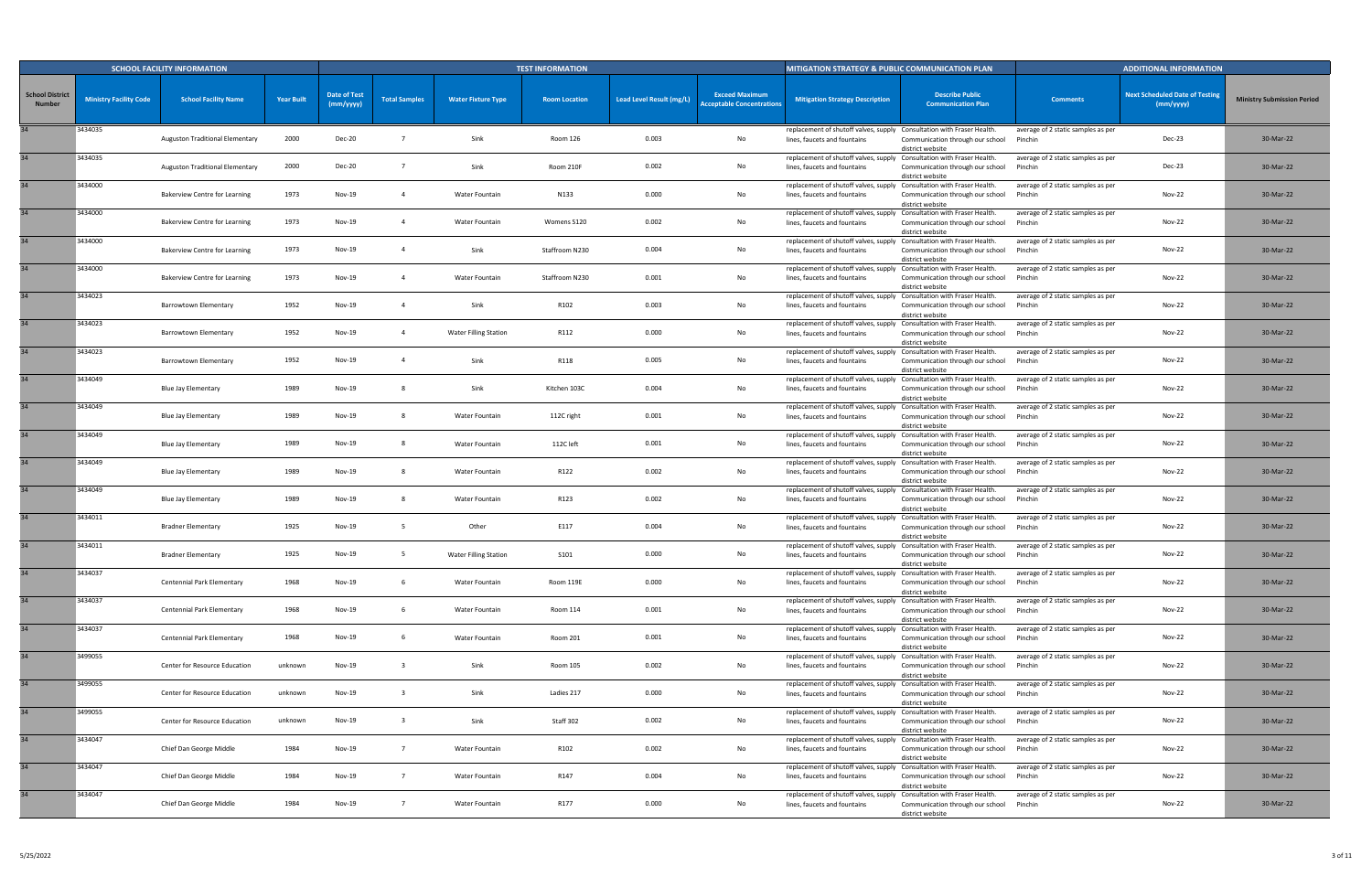|                                         |                               | <b>SCHOOL FACILITY INFORMATION</b> |                   |                                  |                      |                           | <b>TEST INFORMATION</b> |                          |                                                           | <b>MITIGATION STRATEGY &amp; PUBLIC COMMUNICATION PLAN</b>                                             |                                                      |                                               | <b>ADDITIONAL INFORMATION</b>                      |                                   |
|-----------------------------------------|-------------------------------|------------------------------------|-------------------|----------------------------------|----------------------|---------------------------|-------------------------|--------------------------|-----------------------------------------------------------|--------------------------------------------------------------------------------------------------------|------------------------------------------------------|-----------------------------------------------|----------------------------------------------------|-----------------------------------|
| <b>School District</b><br><b>Number</b> | <b>Ministry Facility Code</b> | <b>School Facility Name</b>        | <b>Year Built</b> | <b>Date of Test</b><br>(mm/yyyy) | <b>Total Samples</b> | <b>Water Fixture Type</b> | <b>Room Location</b>    | Lead Level Result (mg/L) | <b>Exceed Maximum</b><br><b>Acceptable Concentrations</b> | <b>Mitigation Strategy Description</b>                                                                 | <b>Describe Public</b><br><b>Communication Plan</b>  | <b>Comments</b>                               | <b>Next Scheduled Date of Testing</b><br>(mm/yyyy) | <b>Ministry Submission Period</b> |
| 34                                      | 3434047                       | Chief Dan George Middle            | 1984              | Nov-19                           |                      | Water Fountain            | R117                    | 0.001                    | No                                                        | replacement of shutoff valves, supply Consultation with Fraser Health.<br>lines, faucets and fountains | Communication through our school<br>district website | average of 2 static samples as per<br>Pinchin | <b>Nov-22</b>                                      | 30-Mar-22                         |
|                                         | 3434047                       | Chief Dan George Middle            | 1984              | Nov-19                           | - 7                  | Water Fountain            | <b>R110F</b>            | 0.000                    | No                                                        | replacement of shutoff valves, supply Consultation with Fraser Health.<br>lines, faucets and fountains | Communication through our school<br>district website | average of 2 static samples as per<br>Pinchin | Nov-22                                             | 30-Mar-22                         |
|                                         | 3434060                       | Clayburn Middle                    | 2003              | Jan-22                           |                      | Sink                      | Room 109                | 0.005                    | No                                                        | replacement of shutoff valves, supply Consultation with Fraser Health.<br>lines, faucets and fountains | Communication through our school<br>district website | average of 2 static samples as per<br>Pinchin | Jan-25                                             | 30-Mar-22                         |
|                                         | 3434060                       | Clayburn Middle                    | 2003              | Jan-22                           |                      | Sink                      | Room 150 (Teacher)      | 0.003                    | No                                                        | replacement of shutoff valves, supply Consultation with Fraser Health.<br>lines, faucets and fountains | Communication through our school<br>district website | average of 2 static samples as per<br>Pinchin | Jan-25                                             | 30-Mar-22                         |
|                                         | 3434060                       | Clayburn Middle                    | 2003              | Jan-22                           |                      | Sink                      | Room 172                | 0.002                    | No                                                        | replacement of shutoff valves, supply Consultation with Fraser Health.<br>lines, faucets and fountains | Communication through our school<br>district website | average of 2 static samples as per<br>Pinchin | Jan-25                                             | 30-Mar-22                         |
|                                         | 3434060                       | Clayburn Middle                    | 2003              | Jan-22                           |                      | Sink                      | Room 209                | 0.003                    | No                                                        | replacement of shutoff valves, supply Consultation with Fraser Health.<br>lines, faucets and fountains | Communication through our school<br>district website | average of 2 static samples as per<br>Pinchin | Jan-25                                             | 30-Mar-22                         |
|                                         | 3434060                       | Clayburn Middle                    | 2003              | Jan-22                           |                      | Sink                      | Room 252                | 0.002                    | No                                                        | replacement of shutoff valves, supply Consultation with Fraser Health.<br>lines, faucets and fountains | Communication through our school<br>district website | average of 2 static samples as per<br>Pinchin | Jan-25                                             | 30-Mar-22                         |
|                                         | 3434060                       | Clayburn Middle                    | 2003              | Jan-22                           |                      | Sink                      | Room 143                | 0.003                    | No                                                        | replacement of shutoff valves, supply Consultation with Fraser Health.<br>lines, faucets and fountains | Communication through our school<br>district website | average of 2 static samples as per<br>Pinchin | Jan-25                                             | 30-Mar-22                         |
|                                         | 3434060                       | Clayburn Middle                    | 2003              | Jan-22                           |                      | Sink                      | Room 175                | 0.004                    | No                                                        | replacement of shutoff valves, supply Consultation with Fraser Health<br>lines, faucets and fountains  | Communication through our school<br>district website | average of 2 static samples as per<br>Pinchin | Jan-25                                             | 30-Mar-22                         |
|                                         | 3434060                       | Clayburn Middle                    | 2003              | Jan-22                           |                      | Water Fountain            | Room 101A               | 0.003                    | No                                                        | replacement of shutoff valves, supply Consultation with Fraser Health.<br>lines, faucets and fountains | Communication through our school<br>district website | average of 2 static samples as per<br>Pinchin | Jan-25                                             | 30-Mar-22                         |
|                                         | 3434060                       | Clayburn Middle                    | 2003              | Jan-22                           | - 9                  | Water Fountain            | Room 177A               | 0.001                    | No                                                        | replacement of shutoff valves, supply Consultation with Fraser Health<br>lines, faucets and fountains  | Communication through our school<br>district website | average of 2 static samples as per<br>Pinchin | Jan-25                                             | 30-Mar-22                         |
|                                         | 3434018                       | Clearbrook Elementary              | 1951              | Nov-19                           |                      | Water Fountain            | R104F                   | 0.000                    | No                                                        | replacement of shutoff valves, supply Consultation with Fraser Health<br>lines, faucets and fountains  | Communication through our school<br>district website | average of 2 static samples as per<br>Pinchin | Nov-22                                             | 30-Mar-22                         |
|                                         | 3434018                       | Clearbrook Elementary              | 1951              | Nov-19                           | $\overline{7}$       | Sink                      | 104G                    | 0.000                    | No                                                        | replacement of shutoff valves, supply Consultation with Fraser Health.<br>lines, faucets and fountains | Communication through our school<br>district website | average of 2 static samples as per<br>Pinchin | <b>Nov-22</b>                                      | 30-Mar-22                         |
|                                         | 3434018                       | Clearbrook Elementary              | 1951              | Nov-19                           |                      | Water Fountain            | 111F                    | 0.004                    | No                                                        | replacement of shutoff valves, supply Consultation with Fraser Health.<br>lines, faucets and fountains | Communication through our school<br>district website | average of 2 static samples as per<br>Pinchin | Nov-22                                             | 30-Mar-22                         |
|                                         | 3434018                       | Clearbrook Elementary              | 1951              | Nov-19                           |                      | Water Fountain            | R127A                   | 0.002                    | No                                                        | replacement of shutoff valves, supply Consultation with Fraser Health.<br>lines, faucets and fountains | Communication through our school<br>district website | average of 2 static samples as per<br>Pinchin | Nov-22                                             | 30-Mar-22                         |
|                                         | 3434057                       | Colleen and Gordie Howe Middle     | 2001              | Dec-20                           | 10                   | Sink                      | Room 109                | 0.002                    | No                                                        | replacement of shutoff valves, supply Consultation with Fraser Health.<br>lines, faucets and fountains | Communication through our school<br>district website | average of 2 static samples as per<br>Pinchin | Dec-23                                             | 30-Mar-22                         |
|                                         | 3434057                       | Colleen and Gordie Howe Middle     | 2001              | Dec-20                           | 10                   | Sink                      | Room 150 (Teacher)      | 0.002                    | No                                                        | replacement of shutoff valves, supply Consultation with Fraser Health.<br>lines, faucets and fountains | Communication through our school<br>district website | average of 2 static samples as per<br>Pinchin | Dec-23                                             | 30-Mar-22                         |
| 34                                      | 3434057                       | Colleen and Gordie Howe Middle     | 2001              | Dec-20                           | 10                   | Sink                      | Room 172                | 0.003                    | No                                                        | replacement of shutoff valves, supply Consultation with Fraser Health.<br>lines, faucets and fountains | Communication through our school<br>district website | average of 2 static samples as per<br>Pinchin | Dec-23                                             | 30-Mar-22                         |
| 34                                      | 3434057                       | Colleen and Gordie Howe Middle     | 2001              | <b>Dec-20</b>                    | 10                   | Sink                      | Room 209                | 0.002                    | No                                                        | replacement of shutoff valves, supply Consultation with Fraser Health.<br>lines, faucets and fountains | Communication through our school<br>district website | average of 2 static samples as per<br>Pinchin | Dec-23                                             | 30-Mar-22                         |
|                                         | 3434057                       | Colleen and Gordie Howe Middle     | 2001              | Dec-20                           | 10                   | Sink                      | Room 252                | 0.002                    | No                                                        | replacement of shutoff valves, supply Consultation with Fraser Health.<br>lines, faucets and fountains | Communication through our school<br>district website | average of 2 static samples as per<br>Pinchin | Dec-23                                             | 30-Mar-22                         |
|                                         | 3434057                       | Colleen and Gordie Howe Middle     | 2001              | <b>Dec-20</b>                    | 10                   | Sink                      | Room 143                | 0.001                    | No                                                        | replacement of shutoff valves, supply Consultation with Fraser Health.<br>lines, faucets and fountains | Communication through our school<br>district website | average of 2 static samples as per<br>Pinchin | Dec-23                                             | 30-Mar-22                         |
| 34                                      | 3434057                       | Colleen and Gordie Howe Middle     | 2001              | Dec-20                           | 2                    | Sink                      | Room 175                | 0.003                    | No                                                        | replacement of shutoff valves, supply Consultation with Fraser Health.<br>lines, faucets and fountains | Communication through our school<br>district website | average of 2 static samples as per<br>Pinchin | Dec-23                                             | 30-Mar-22                         |
|                                         | 3434057                       | Colleen and Gordie Howe Middle     | 2001              | <b>Dec-20</b>                    | 10                   | Water Fountain            | Room 142A               | 0.001                    | No                                                        | replacement of shutoff valves, supply Consultation with Fraser Health.<br>lines, faucets and fountains | Communication through our school<br>district website | average of 2 static samples as per<br>Pinchin | Dec-23                                             | 30-Mar-22                         |
| 34                                      | 3434057                       | Colleen and Gordie Howe Middle     | 2001              | Dec-20                           | 10                   | Water Fountain            | Room 177A               | 0.001                    | No                                                        | replacement of shutoff valves, supply Consultation with Fraser Health.<br>lines, faucets and fountains | Communication through our school<br>district website | average of 2 static samples as per<br>Pinchin | Dec-23                                             | 30-Mar-22                         |
|                                         | 3434057                       | Colleen and Gordie Howe Middle     | 2001              | <b>Dec-20</b>                    | 10                   | Water Fountain            | Room 201A               | 0.001                    | No                                                        | replacement of shutoff valves, supply Consultation with Fraser Health.<br>lines, faucets and fountains | Communication through our school<br>district website | average of 2 static samples as per<br>Pinchin | Dec-23                                             | 30-Mar-22                         |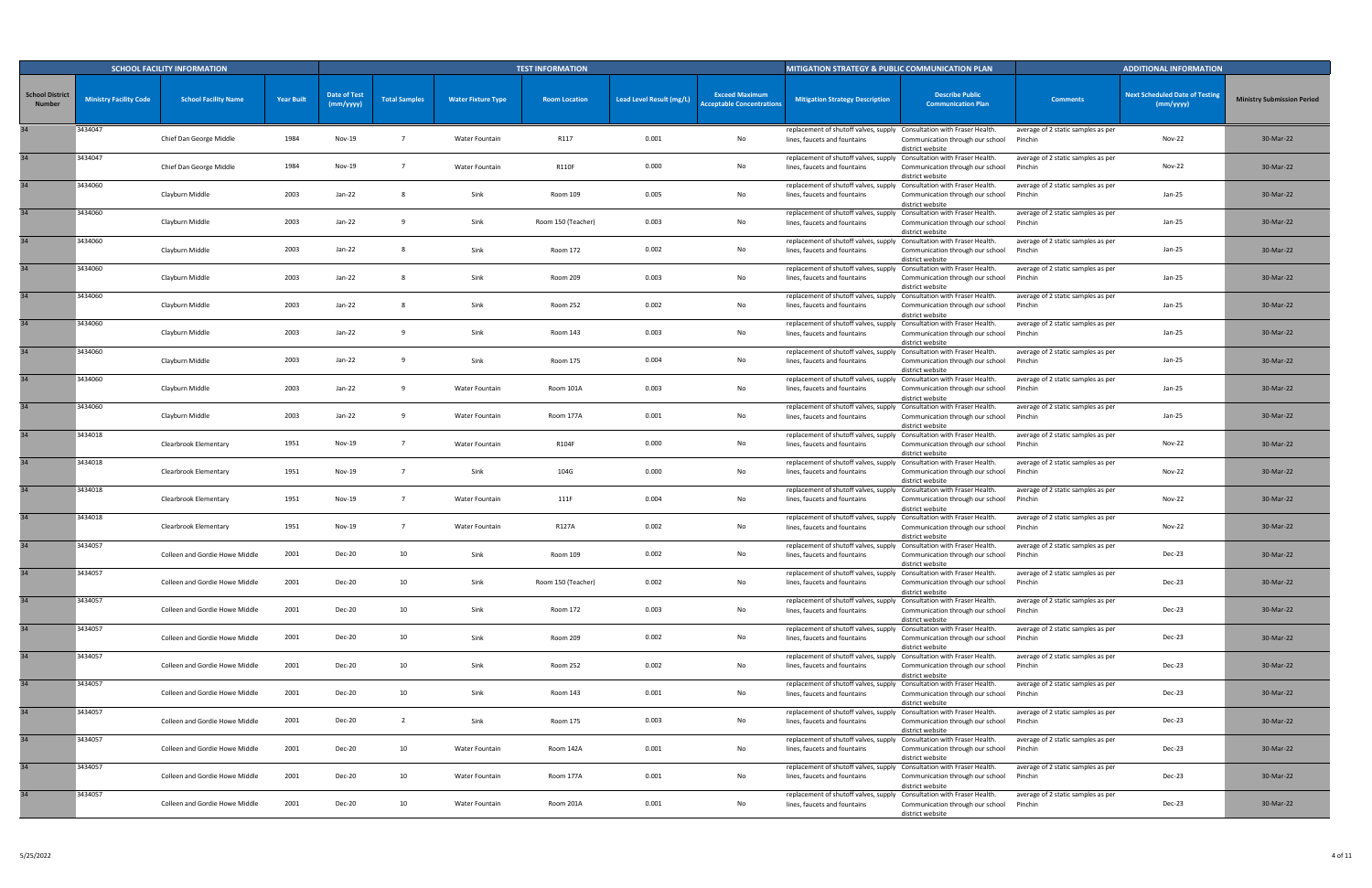|                                         |                               | <b>SCHOOL FACILITY INFORMATION</b> |                   |                                  |                      |                           | <b>TEST INFORMATION</b> |                          |                                                           | MITIGATION STRATEGY & PUBLIC COMMUNICATION PLAN                                                        |                                                      |                                               | <b>ADDITIONAL INFORMATION</b>                      |                                   |
|-----------------------------------------|-------------------------------|------------------------------------|-------------------|----------------------------------|----------------------|---------------------------|-------------------------|--------------------------|-----------------------------------------------------------|--------------------------------------------------------------------------------------------------------|------------------------------------------------------|-----------------------------------------------|----------------------------------------------------|-----------------------------------|
| <b>School District</b><br><b>Number</b> | <b>Ministry Facility Code</b> | <b>School Facility Name</b>        | <b>Year Built</b> | <b>Date of Test</b><br>(mm/yyyy) | <b>Total Samples</b> | <b>Water Fixture Type</b> | <b>Room Location</b>    | Lead Level Result (mg/L) | <b>Exceed Maximum</b><br><b>Acceptable Concentrations</b> | <b>Mitigation Strategy Description</b>                                                                 | <b>Describe Public</b><br><b>Communication Plan</b>  | <b>Comments</b>                               | <b>Next Scheduled Date of Testing</b><br>(mm/yyyy) | <b>Ministry Submission Period</b> |
| 34                                      | 3434056                       | Dave Kandal Elementary             | 1997              | Feb-21                           |                      | Sink                      | Room E17                | 0.003                    | No                                                        | replacement of shutoff valves, supply Consultation with Fraser Health.<br>lines, faucets and fountains | Communication through our school<br>district website | average of 2 static samples as per<br>Pinchin | Feb-24                                             | 30-Mar-22                         |
| 34                                      | 3434056                       | Dave Kandal Elementary             | 1997              | Feb-21                           |                      | Sink                      | Room E05                | 0.005                    | No                                                        | replacement of shutoff valves, supply Consultation with Fraser Health.<br>lines, faucets and fountains | Communication through our school<br>district website | average of 2 static samples as per<br>Pinchin | Feb-24                                             | 30-Mar-22                         |
| 34                                      | 3434056                       | Dave Kandal Elementary             | 1997              | Feb-21                           |                      | Sink                      | Room C10                | 0.004                    | No                                                        | replacement of shutoff valves, supply Consultation with Fraser Health.<br>lines, faucets and fountains | Communication through our school<br>district website | average of 2 static samples as per<br>Pinchin | Feb-24                                             | 30-Mar-22                         |
| 34                                      | 3434056                       | Dave Kandal Elementary             | 1997              | Feb-21                           |                      | Sink                      | Room C11                | 0.004                    | No                                                        | replacement of shutoff valves, supply Consultation with Fraser Health.<br>lines, faucets and fountains | Communication through our school<br>district website | average of 2 static samples as per<br>Pinchin | Feb-24                                             | 30-Mar-22                         |
|                                         | 3434056                       | Dave Kandal Elementary             | 1997              | Feb-21                           |                      | Sink                      | Room C08                | 0.004                    | No                                                        | replacement of shutoff valves, supply Consultation with Fraser Health.<br>lines, faucets and fountains | Communication through our school<br>district website | average of 2 static samples as per<br>Pinchin | Feb-24                                             | 30-Mar-22                         |
|                                         | 3434056                       | Dave Kandal Elementary             | 1997              | Feb-21                           |                      | Sink                      | Room C18                | 0.004                    | No                                                        | replacement of shutoff valves, supply Consultation with Fraser Health.<br>lines, faucets and fountains | Communication through our school<br>district website | average of 2 static samples as per<br>Pinchin | Feb-24                                             | 30-Mar-22                         |
| 34                                      | 3434056                       | Dave Kandal Elementary             | 1997              | Feb-21                           |                      | Water Fountain            | Room E10                | 0.004                    | No                                                        | replacement of shutoff valves, supply Consultation with Fraser Health.<br>lines, faucets and fountains | Communication through our school<br>district website | average of 2 static samples as per<br>Pinchin | Feb-24                                             | 30-Mar-22                         |
|                                         | 3434056                       | Dave Kandal Elementary             | 1997              | Feb-21                           |                      | Water Fountain            | Room C16                | 0.002                    | No                                                        | replacement of shutoff valves, supply Consultation with Fraser Health.<br>lines, faucets and fountains | Communication through our school<br>district website | average of 2 static samples as per<br>Pinchin | Feb-24                                             | 30-Mar-22                         |
|                                         | 3434043                       | Dormick Park Elementary            | 1977              | Nov-19                           | -3                   | Water Fountain            | R132                    | 0.004                    | No                                                        | replacement of shutoff valves, supply Consultation with Fraser Health.<br>lines, faucets and fountains | Communication through our school<br>district website | average of 2 static samples as per<br>Pinchin | Dec-23                                             | 30-Mar-22                         |
|                                         | 3434055                       | Dr. Roberta Bondar Elementary      | 1997              | <b>Dec-20</b>                    | 10                   | Sink                      | Room B112               | 0.003                    | No                                                        | replacement of shutoff valves, supply Consultation with Fraser Health<br>lines, faucets and fountains  | Communication through our school<br>district website | average of 2 static samples as per<br>Pinchin | Dec-23                                             | 30-Mar-22                         |
|                                         | 3434055                       | Dr. Roberta Bondar Elementary      | 1997              | <b>Dec-20</b>                    | 10                   | Sink                      | Room A115               | 0.004                    | No                                                        | replacement of shutoff valves, supply Consultation with Fraser Health<br>lines, faucets and fountains  | Communication through our school<br>district website | average of 2 static samples as per<br>Pinchin | Dec-23                                             | 30-Mar-22                         |
|                                         | 3434055                       | Dr. Roberta Bondar Elementary      | 1997              | <b>Dec-20</b>                    | 10                   | Sink                      | Room A103               | 0.005                    | No                                                        | replacement of shutoff valves, supply Consultation with Fraser Health<br>lines, faucets and fountains  | Communication through our school<br>district website | average of 2 static samples as per<br>Pinchin | Dec-23                                             | 30-Mar-22                         |
|                                         | 3434055                       | Dr. Roberta Bondar Elementary      | 1997              | <b>Dec-20</b>                    | 10                   | Sink                      | Room 112                | 0.002                    | No                                                        | replacement of shutoff valves, supply Consultation with Fraser Health<br>lines, faucets and fountains  | Communication through our school<br>district website | average of 2 static samples as per<br>Pinchin | Dec-23                                             | 30-Mar-22                         |
|                                         | 3434055                       | Dr. Roberta Bondar Elementary      | 1997              | <b>Dec-20</b>                    | 10                   | Sink                      | Room 106                | 0.003                    | No                                                        | replacement of shutoff valves, supply Consultation with Fraser Health.<br>lines, faucets and fountains | Communication through our school<br>district website | average of 2 static samples as per<br>Pinchin | Dec-23                                             | 30-Mar-22                         |
|                                         | 3434055                       | Dr. Roberta Bondar Elementary      | 1997              | <b>Dec-20</b>                    | 10                   | Sink                      | Room A101               | 0.003                    | No                                                        | replacement of shutoff valves, supply Consultation with Fraser Health.<br>lines, faucets and fountains | Communication through our school<br>district website | average of 2 static samples as per<br>Pinchin | Dec-23                                             | 30-Mar-22                         |
|                                         | 3434055                       | Dr. Roberta Bondar Elementary      | 1997              | <b>Dec-20</b>                    | 10                   | Sink                      | Room 103                | 0.001                    | No                                                        | replacement of shutoff valves, supply Consultation with Fraser Health.<br>lines, faucets and fountains | Communication through our school<br>district website | average of 2 static samples as per<br>Pinchin | Dec-23                                             | 30-Mar-22                         |
|                                         | 3434055                       | Dr. Roberta Bondar Elementary      | 1997              | <b>Dec-20</b>                    | 10                   | Water Fountain            | Room A101               | 0.005                    | No                                                        | replacement of shutoff valves, supply Consultation with Fraser Health.<br>lines, faucets and fountains | Communication through our school<br>district website | average of 2 static samples as per<br>Pinchin | Dec-23                                             | 30-Mar-22                         |
|                                         | 3434055                       | Dr. Roberta Bondar Elementary      | 1997              | <b>Dec-20</b>                    | $\overline{4}$       | Water Fountain            | Room A108               | 0.001                    | No                                                        | replacement of shutoff valves, supply Consultation with Fraser Health.<br>lines, faucets and fountains | Communication through our school<br>district website | average of 2 static samples as per<br>Pinchin | Dec-23                                             | 30-Mar-22                         |
| 34                                      | 3434045                       | Dr Thomas Swift Elementary         | 1980              | Nov-19                           | - 6                  | Water Fountain            | Staffroom 100           | 0.000                    | No                                                        | replacement of shutoff valves, supply Consultation with Fraser Health.<br>lines, faucets and fountains | Communication through our school<br>district website | average of 2 static samples as per<br>Pinchin | <b>Nov-22</b>                                      | 30-Mar-22                         |
| 34                                      | 3434045                       | Dr Thomas Swift Elementary         | 1980              | Nov-19                           | - 6                  | Water Fountain            | Room 122                | 0.000                    | No                                                        | replacement of shutoff valves, supply Consultation with Fraser Health.<br>lines, faucets and fountains | Communication through our school<br>district website | average of 2 static samples as per<br>Pinchin | <b>Nov-22</b>                                      | 30-Mar-22                         |
| 34                                      | 3434045                       | Dr Thomas Swift Elementary         | 1980              | Nov-19                           | -6                   | Water Fountain            | Gym 139                 | 0.000                    | No                                                        | replacement of shutoff valves, supply Consultation with Fraser Health.<br>lines, faucets and fountains | Communication through our school<br>district website | average of 2 static samples as per<br>Pinchin | Nov-22                                             | 30-Mar-22                         |
| 34                                      | 3434045                       | Dr Thomas Swift Elementary         | 1980              | Nov-19                           | - 6                  | Water Fountain            | Room 147                | 0.000                    | No                                                        | replacement of shutoff valves, supply Consultation with Fraser Health.<br>lines, faucets and fountains | Communication through our school<br>district website | average of 2 static samples as per<br>Pinchin | Nov-22                                             | 30-Mar-22                         |
| 34                                      | 3434058                       | Eugene Reimer Middle               | 2002              | <b>Dec-20</b>                    | $\mathbf{q}$         | Sink                      | Room 109                | 0.000                    | No                                                        | replacement of shutoff valves, supply Consultation with Fraser Health.<br>lines, faucets and fountains | Communication through our school<br>district website | average of 2 static samples as per<br>Pinchin | Dec-23                                             | 30-Mar-22                         |
| 34                                      | 3434058                       | Eugene Reimer Middle               | 2002              | <b>Dec-20</b>                    | -9                   | Sink                      | Room 150 (Teacher)      | 0.003                    | No                                                        | replacement of shutoff valves, supply Consultation with Fraser Health.<br>lines, faucets and fountains | Communication through our school<br>district website | average of 2 static samples as per<br>Pinchin | Dec-23                                             | 30-Mar-22                         |
|                                         | 3434058                       | Eugene Reimer Middle               | 2002              | <b>Dec-20</b>                    |                      | Sink                      | Room 172                | 0.001                    | No                                                        | replacement of shutoff valves, supply Consultation with Fraser Health.<br>lines, faucets and fountains | Communication through our school<br>district website | average of 2 static samples as per<br>Pinchin | Dec-23                                             | 30-Mar-22                         |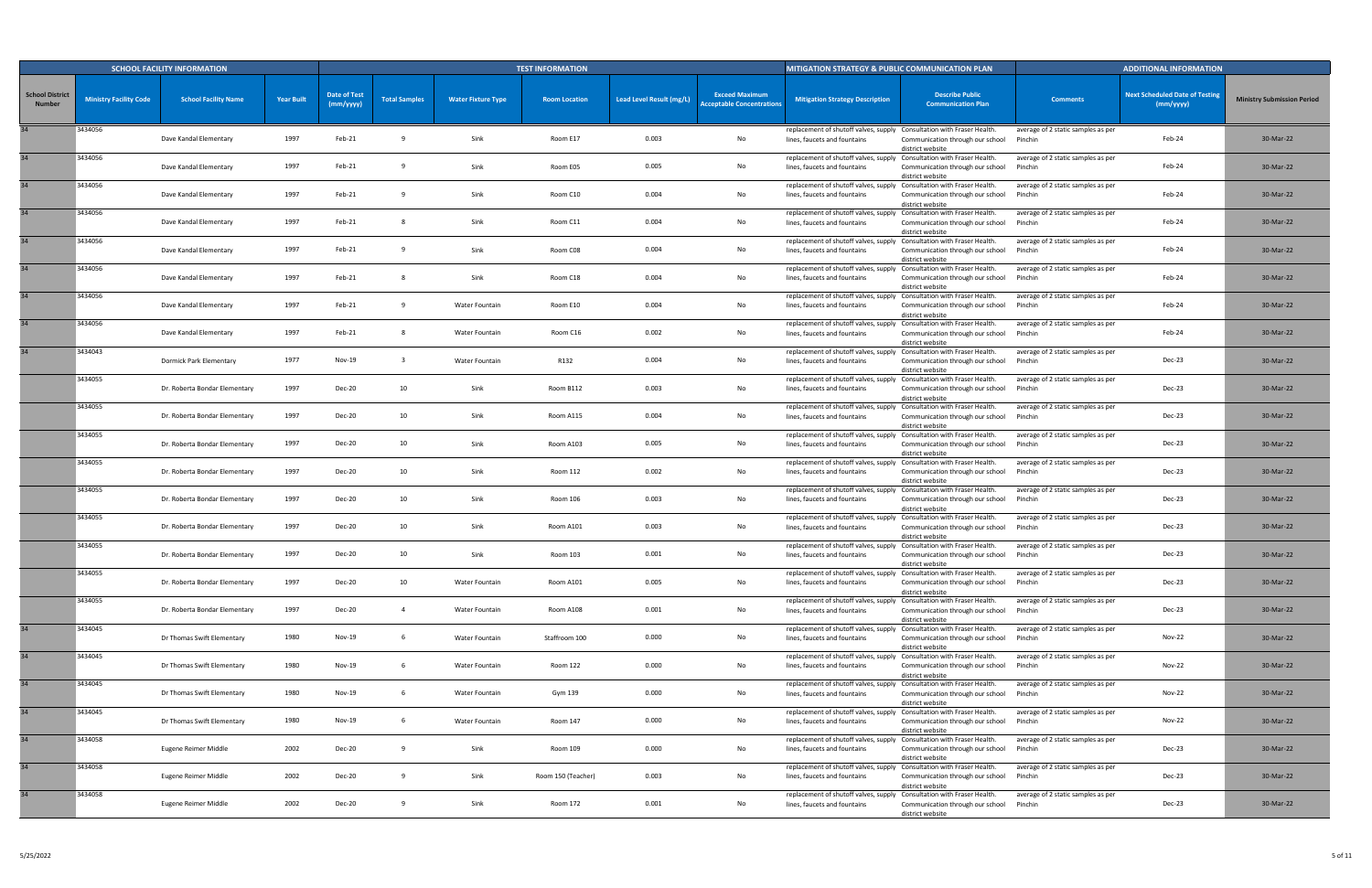|                                         |                               | <b>SCHOOL FACILITY INFORMATION</b> |                   |                                  |                      |                              | <b>TEST INFORMATION</b> |                          |                                                           | <b>MITIGATION STRATEGY &amp; PUBLIC COMMUNICATION PLAN</b>                                             |                                                      |                                               | <b>ADDITIONAL INFORMATION</b>                      |                                   |
|-----------------------------------------|-------------------------------|------------------------------------|-------------------|----------------------------------|----------------------|------------------------------|-------------------------|--------------------------|-----------------------------------------------------------|--------------------------------------------------------------------------------------------------------|------------------------------------------------------|-----------------------------------------------|----------------------------------------------------|-----------------------------------|
| <b>School District</b><br><b>Number</b> | <b>Ministry Facility Code</b> | <b>School Facility Name</b>        | <b>Year Built</b> | <b>Date of Test</b><br>(mm/yyyy) | <b>Total Samples</b> | <b>Water Fixture Type</b>    | <b>Room Location</b>    | Lead Level Result (mg/L) | <b>Exceed Maximum</b><br><b>Acceptable Concentrations</b> | <b>Mitigation Strategy Description</b>                                                                 | <b>Describe Public</b><br><b>Communication Plan</b>  | <b>Comments</b>                               | <b>Next Scheduled Date of Testing</b><br>(mm/yyyy) | <b>Ministry Submission Period</b> |
|                                         | 3434058                       | Eugene Reimer Middle               | 2002              | Dec-20                           |                      | Sink                         | Room 209                | 0.002                    | No                                                        | replacement of shutoff valves, supply Consultation with Fraser Health.<br>lines, faucets and fountains | Communication through our school<br>district website | average of 2 static samples as per<br>Pinchin | Dec-23                                             | 30-Mar-22                         |
|                                         | 3434058                       | Eugene Reimer Middle               | 2002              | Dec-20                           |                      | Sink                         | Room 252                | 0.002                    | No                                                        | replacement of shutoff valves, supply Consultation with Fraser Health.<br>lines, faucets and fountains | Communication through our school<br>district website | average of 2 static samples as per<br>Pinchin | Dec-23                                             | 30-Mar-22                         |
|                                         | 3434058                       | Eugene Reimer Middle               | 2002              | <b>Dec-20</b>                    |                      | Sink                         | Room 143                | 0.001                    | No                                                        | replacement of shutoff valves, supply Consultation with Fraser Health.<br>lines, faucets and fountains | Communication through our school<br>district website | average of 2 static samples as per<br>Pinchin | Dec-23                                             | 30-Mar-22                         |
|                                         | 3434058                       | Eugene Reimer Middle               | 2002              | Dec-20                           |                      | Sink                         | Room 175                | 0.001                    | No                                                        | replacement of shutoff valves, supply Consultation with Fraser Health.<br>lines, faucets and fountains | Communication through our school<br>district website | average of 2 static samples as per<br>Pinchin | Dec-23                                             | 30-Mar-22                         |
|                                         | 3434058                       | Eugene Reimer Middle               | 2002              | Dec-20                           | - 9                  | Water Fountain               | Room 201A               | 0.001                    | No                                                        | replacement of shutoff valves, supply Consultation with Fraser Health.<br>lines, faucets and fountains | Communication through our school<br>district website | average of 2 static samples as per<br>Pinchin | Dec-23                                             | 30-Mar-22                         |
|                                         | 3434058                       | Eugene Reimer Middle               | 2002              | <b>Dec-20</b>                    |                      | Water Fountain               | Room 177A               | 0.002                    | No                                                        | replacement of shutoff valves, supply Consultation with Fraser Health.<br>lines, faucets and fountains | Communication through our school<br>district website | average of 2 static samples as per<br>Pinchin | Dec-23                                             | 30-Mar-22                         |
|                                         | 3434502                       | Facilities                         | 1985              | <b>Nov-19</b>                    |                      | Sink                         | Kitchen 110A            | 0.001                    | No                                                        | replacement of shutoff valves, supply Consultation with Fraser Health.<br>lines, faucets and fountains | Communication through our school<br>district website | average of 2 static samples as per<br>Pinchin | <b>Nov-22</b>                                      | 30-Mar-22                         |
|                                         | 3434502                       | Facilities                         | 1985              | Nov-19                           |                      | Sink                         | Room 214                | 0.002                    | No                                                        | replacement of shutoff valves, supply Consultation with Fraser Health.<br>lines, faucets and fountains | Communication through our school<br>district website | average of 2 static samples as per<br>Pinchin | Nov-22                                             | 30-Mar-22                         |
|                                         | 3434502                       | Facilities                         | 1985              | <b>Nov-19</b>                    | -4                   | <b>Water Filling Station</b> | Lunchroom 250           | 0.002                    | No                                                        | replacement of shutoff valves, supply Consultation with Fraser Health<br>lines, faucets and fountains  | Communication through our school<br>district website | average of 2 static samples as per<br>Pinchin | <b>Nov-22</b>                                      | 30-Mar-22                         |
|                                         | 3434502                       | Facilities                         | 1985              | Nov-19                           |                      | Sink                         | Cabinet shop            | 0.002                    | No                                                        | replacement of shutoff valves, supply Consultation with Fraser Health.<br>lines, faucets and fountains | Communication through our school<br>district website | average of 2 static samples as per<br>Pinchin | Nov-22                                             | 30-Mar-22                         |
|                                         | 3434028                       | Godson Elementary                  | 1958              | Nov-19                           |                      | Water Fountain               | Room 131A               | 0.003                    | No                                                        | replacement of shutoff valves, supply Consultation with Fraser Health<br>lines, faucets and fountains  | Communication through our school<br>district website | average of 2 static samples as per<br>Pinchin | <b>Nov-22</b>                                      | 30-Mar-22                         |
|                                         | 3434028                       | Godson Elementary                  | 1958              | <b>Nov-19</b>                    |                      | Water Fountain               | Gym 146                 | 0.003                    | No                                                        | replacement of shutoff valves, supply Consultation with Fraser Health<br>lines, faucets and fountains  | Communication through our school<br>district website | average of 2 static samples as per<br>Pinchin | Nov-22                                             | 30-Mar-22                         |
|                                         | 3434028                       | Godson Elementary                  | 1958              | <b>Nov-19</b>                    |                      | Water Fountain               | Boys WR 125B            | 0.001                    | No                                                        | replacement of shutoff valves, supply Consultation with Fraser Health.<br>lines, faucets and fountains | Communication through our school<br>district website | average of 2 static samples as per<br>Pinchin | <b>Nov-22</b>                                      | 30-Mar-22                         |
|                                         | 3434051                       | Harry Sayers Elementary            | 1992              | <b>Dec-20</b>                    | 10                   | Sink                         | Room 150                | 0.001                    | No                                                        | replacement of shutoff valves, supply Consultation with Fraser Health.<br>lines, faucets and fountains | Communication through our school<br>district website | average of 2 static samples as per<br>Pinchin | Dec-23                                             | 30-Mar-22                         |
|                                         | 3434051                       | Harry Sayers Elementary            | 1992              | Dec-20                           | 10                   | Sink                         | Room N160               | 0.001                    | No                                                        | replacement of shutoff valves, supply Consultation with Fraser Health.<br>lines, faucets and fountains | Communication through our school<br>district website | average of 2 static samples as per<br>Pinchin | Dec-23                                             | 30-Mar-22                         |
|                                         | 3434051                       | Harry Sayers Elementary            | 1992              | Dec-20                           | 10                   | Sink                         | Room 117                | 0.005                    | No                                                        | replacement of shutoff valves, supply Consultation with Fraser Health.<br>lines, faucets and fountains | Communication through our school<br>district website | average of 2 static samples as per<br>Pinchin | Dec-23                                             | 30-Mar-22                         |
| 34                                      | 3434051                       | Harry Sayers Elementary            | 1992              | <b>Dec-20</b>                    | 10                   | Sink                         | Room 104                | 0.003                    | No                                                        | replacement of shutoff valves, supply Consultation with Fraser Health.<br>lines, faucets and fountains | Communication through our school<br>district website | average of 2 static samples as per<br>Pinchin | Dec-23                                             | 30-Mar-22                         |
| 34                                      | 3434051                       | Harry Sayers Elementary            | 1992              | <b>Dec-20</b>                    | 10                   | Sink                         | Room 131                | 0.001                    | No                                                        | replacement of shutoff valves, supply Consultation with Fraser Health.<br>lines, faucets and fountains | Communication through our school<br>district website | average of 2 static samples as per<br>Pinchin | Dec-23                                             | 30-Mar-22                         |
| 34                                      | 3434051                       | Harry Sayers Elementary            | 1992              | Dec-20                           | 10                   | Water Fountain               | Room 155                | 0.000                    | No                                                        | replacement of shutoff valves, supply Consultation with Fraser Health.<br>lines, faucets and fountains | Communication through our school<br>district website | average of 2 static samples as per<br>Pinchin | Dec-23                                             | 30-Mar-22                         |
| 34                                      | 3434051                       | Harry Sayers Elementary            | 1992              | Dec-20                           | 10                   | Water Fountain               | Room 147                | 0.000                    | No                                                        | replacement of shutoff valves, supply Consultation with Fraser Health.<br>lines, faucets and fountains | Communication through our school<br>district website | average of 2 static samples as per<br>Pinchin | Dec-23                                             | 30-Mar-22                         |
| 34                                      | 3434051                       | Harry Sayers Elementary            | 1992              | Dec-20                           | 10                   | Water Fountain               | Room N163               | 0.000                    | No                                                        | replacement of shutoff valves, supply Consultation with Fraser Health.<br>lines, faucets and fountains | Communication through our school<br>district website | average of 2 static samples as per<br>Pinchin | Dec-23                                             | 30-Mar-22                         |
| 34                                      | 3434051                       | Harry Sayers Elementary            | 1992              | Dec-20                           | 10                   | Water Fountain               | Room 117                | 0.002                    | No                                                        | replacement of shutoff valves, supply Consultation with Fraser Health.<br>lines, faucets and fountains | Communication through our school<br>district website | average of 2 static samples as per<br>Pinchin | Dec-23                                             | 30-Mar-22                         |
| 34                                      | 3434051                       | Harry Sayers Elementary            | 1992              | Dec-20                           | 10                   | Water Fountain               | Room 102                | 0.001                    | No                                                        | replacement of shutoff valves, supply Consultation with Fraser Health.<br>lines, faucets and fountains | Communication through our school<br>district website | average of 2 static samples as per<br>Pinchin | Dec-23                                             | 30-Mar-22                         |
| 34                                      | 3434999                       | Information Technology Centre      | 1961              | <b>Nov-19</b>                    | 1                    | Sink                         | Kitchen room 110        | 0.000                    | No                                                        | replacement of shutoff valves, supply Consultation with Fraser Health.<br>lines, faucets and fountains | Communication through our school<br>district website | average of 2 static samples as per<br>Pinchin | <b>Nov-22</b>                                      | 30-Mar-22                         |
|                                         | 34334031                      | Jackson Elementary                 | 1961              | Jan-22                           | $\overline{4}$       | Sink                         | Room 100                | 0.001                    | No                                                        | replacement of shutoff valves, supply Consultation with Fraser Health.<br>lines, faucets and fountains | Communication through our school<br>district website | average of 2 static samples as per<br>Pinchin | Jan-25                                             | 30-Mar-22                         |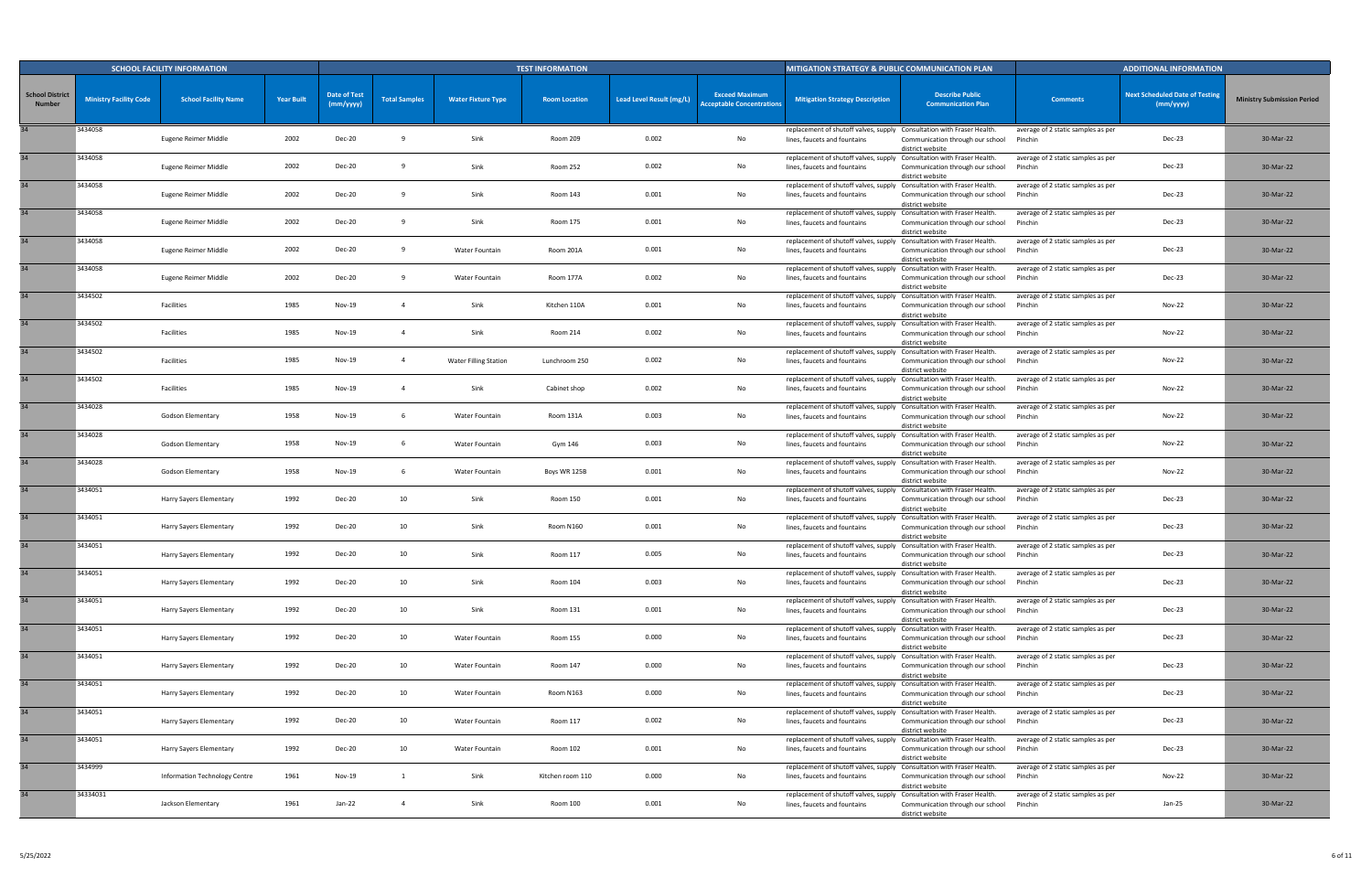|                                         |                               | <b>SCHOOL FACILITY INFORMATION</b> |                   |                                  |                      |                           | <b>TEST INFORMATION</b> |                          |                                                           | <b>MITIGATION STRATEGY &amp; PUBLIC COMMUNICATION PLAN</b>                                             |                                                      |                                               | <b>ADDITIONAL INFORMATION</b>                      |                                   |
|-----------------------------------------|-------------------------------|------------------------------------|-------------------|----------------------------------|----------------------|---------------------------|-------------------------|--------------------------|-----------------------------------------------------------|--------------------------------------------------------------------------------------------------------|------------------------------------------------------|-----------------------------------------------|----------------------------------------------------|-----------------------------------|
| <b>School District</b><br><b>Number</b> | <b>Ministry Facility Code</b> | <b>School Facility Name</b>        | <b>Year Built</b> | <b>Date of Test</b><br>(mm/yyyy) | <b>Total Samples</b> | <b>Water Fixture Type</b> | <b>Room Location</b>    | Lead Level Result (mg/L) | <b>Exceed Maximum</b><br><b>Acceptable Concentrations</b> | <b>Mitigation Strategy Description</b>                                                                 | <b>Describe Public</b><br><b>Communication Plan</b>  | <b>Comments</b>                               | <b>Next Scheduled Date of Testing</b><br>(mm/yyyy) | <b>Ministry Submission Period</b> |
|                                         | 34334031                      | Jackson Elementary                 | 1961              | Jan-22                           |                      | Sink                      | Room 105                | 0.002                    | No                                                        | replacement of shutoff valves, supply Consultation with Fraser Health.<br>lines, faucets and fountains | Communication through our school<br>district website | average of 2 static samples as per<br>Pinchin | Jan-25                                             | 30-Mar-22                         |
| 34                                      | 34334031                      | Jackson Elementary                 | 1961              | Jan-22                           |                      | Sink                      | Room 137                | 0.001                    | No                                                        | replacement of shutoff valves, supply Consultation with Fraser Health.<br>lines, faucets and fountains | Communication through our school<br>district website | average of 2 static samples as per<br>Pinchin | Jan-25                                             | 30-Mar-22                         |
| 34                                      | 34334031                      | Jackson Elementary                 | 1061              | Jan-22                           |                      | Water Fountain            | Room 128                | 0.002                    | No                                                        | replacement of shutoff valves, supply Consultation with Fraser Health.<br>lines, faucets and fountains | Communication through our school<br>district website | average of 2 static samples as per<br>Pinchin | Jan-25                                             | 30-Mar-22                         |
| 34                                      | 3434044                       | John Maclure Community School      | 1979              | Nov-19                           |                      | Water Fountain            | R116                    | 0.000                    | No                                                        | replacement of shutoff valves, supply Consultation with Fraser Health.<br>lines, faucets and fountains | Communication through our school<br>district website | average of 2 static samples as per<br>Pinchin | Nov-22                                             | 30-Mar-22                         |
|                                         | 3434044                       | John Maclure Community School      | 1979              | Nov-19                           |                      | Water Fountain            | R138                    | 0.002                    | No                                                        | replacement of shutoff valves, supply Consultation with Fraser Health.<br>lines, faucets and fountains | Communication through our school<br>district website | average of 2 static samples as per<br>Pinchin | <b>Nov-22</b>                                      | 30-Mar-22                         |
| 34                                      | 3434044                       | John Maclure Community School      | 1979              | <b>Nov-19</b>                    |                      | Water Fountain            | R213                    | 0.002                    | No                                                        | replacement of shutoff valves, supply Consultation with Fraser Health.<br>lines, faucets and fountains | Communication through our school<br>district website | average of 2 static samples as per<br>Pinchin | <b>Nov-22</b>                                      | 30-Mar-22                         |
|                                         | 3434019                       | King Traditional School            | 1951              | <b>Nov-19</b>                    |                      | Water Fountain            | R137                    | 0.000                    | No                                                        | replacement of shutoff valves, supply Consultation with Fraser Health.<br>lines, faucets and fountains | Communication through our school<br>district website | average of 2 static samples as per<br>Pinchin | <b>Nov-22</b>                                      | 30-Mar-22                         |
|                                         | 3434019                       | King Traditional School            | 1951              | Nov-19                           |                      | Sink                      | R140A                   | 0.003                    | No                                                        | replacement of shutoff valves, supply Consultation with Fraser Health.<br>lines, faucets and fountains | Communication through our school<br>district website | average of 2 static samples as per<br>Pinchin | Nov-22                                             | 30-Mar-22                         |
| 34                                      | 3434019                       | King Traditional School            | 1951              | <b>Nov-19</b>                    |                      | Water Fountain            | R109                    | 0.001                    | No                                                        | replacement of shutoff valves, supply Consultation with Fraser Health.<br>lines, faucets and fountains | Communication through our school<br>district website | average of 2 static samples as per<br>Pinchin | <b>Nov-22</b>                                      | 30-Mar-22                         |
| 34                                      | 3434019                       | King Traditional School            | 1951              | Nov-19                           |                      | Water Fountain            | R124                    | 0.001                    | No                                                        | replacement of shutoff valves, supply Consultation with Fraser Health.<br>lines, faucets and fountains | Communication through our school<br>district website | average of 2 static samples as per<br>Pinchin | Nov-22                                             | 30-Mar-22                         |
| 34                                      | 3434033                       | Margaret Stenerson Elementary      | 1964              | Nov-19                           |                      | Water Fountain            | Room 301                | 0.002                    | No                                                        | replacement of shutoff valves, supply Consultation with Fraser Health<br>lines, faucets and fountains  | Communication through our school<br>district website | average of 2 static samples as per<br>Pinchin | <b>Nov-22</b>                                      | 30-Mar-22                         |
| 34                                      | 3434033                       | Margaret Stenerson Elementary      | 1964              | Nov-19                           |                      | Water Fountain            | Room 205                | 0.004                    | No                                                        | replacement of shutoff valves, supply Consultation with Fraser Health.<br>lines, faucets and fountains | Communication through our school<br>district website | average of 2 static samples as per<br>Pinchin | Nov-22                                             | 30-Mar-22                         |
|                                         | 3434059                       | Matsqui Elementary                 | 2004              | Nov-19                           |                      | Sink                      | Kitchen 102             | 0.002                    | No                                                        | replacement of shutoff valves, supply Consultation with Fraser Health.<br>lines, faucets and fountains | Communication through our school<br>district website | average of 2 static samples as per<br>Pinchin | <b>Nov-22</b>                                      | 30-Mar-22                         |
| 34 <sup>5</sup>                         | 3434059                       | Matsqui Elementary                 | 2004              | Nov-19                           |                      | Water Fountain            | <b>Boys 148</b>         | 0.002                    | No                                                        | replacement of shutoff valves, supply Consultation with Fraser Health.<br>lines, faucets and fountains | Communication through our school<br>district website | average of 2 static samples as per<br>Pinchin | Nov-22                                             | 30-Mar-22                         |
| 34                                      | 3434059                       | Matsqui Elementary                 | 2004              | <b>Nov-19</b>                    |                      | Sink                      | Room 122                | 0.002                    | No                                                        | replacement of shutoff valves, supply Consultation with Fraser Health.<br>lines, faucets and fountains | Communication through our school<br>district website | average of 2 static samples as per<br>Pinchin | <b>Nov-22</b>                                      | 30-Mar-22                         |
|                                         | 3434059                       | Matsqui Elementary                 | 2004              | Nov-19                           |                      | Sink                      | Room 144                | 0.004                    | No                                                        | replacement of shutoff valves, supply Consultation with Fraser Health.<br>lines, faucets and fountains | Communication through our school<br>district website | average of 2 static samples as per<br>Pinchin | Nov-22                                             | 30-Mar-22                         |
| 34                                      | 3434059                       | Matsqui Elementary                 | 2004              | <b>Nov-19</b>                    | - 5                  | Sink                      | Room 116                | 0.001                    | No                                                        | replacement of shutoff valves, supply Consultation with Fraser Health.<br>lines, faucets and fountains | Communication through our school<br>district website | average of 2 static samples as per<br>Pinchin | <b>Nov-22</b>                                      | 30-Mar-22                         |
| 34                                      | 3434059                       | Matsqui Elementary                 | 2004              | Nov-19                           | - 5                  | Sink                      | Room 145                | 0.003                    | No                                                        | replacement of shutoff valves, supply Consultation with Fraser Health.<br>lines, faucets and fountains | Communication through our school<br>district website | average of 2 static samples as per<br>Pinchin | <b>Nov-22</b>                                      | 30-Mar-22                         |
| 34                                      | 3434059                       | Matsqui Elementary                 | 2004              | Nov-19                           | - 5                  | Water Fountain            | Room 147                | 0.001                    | No                                                        | replacement of shutoff valves, supply Consultation with Fraser Health.<br>lines, faucets and fountains | Communication through our school<br>district website | average of 2 static samples as per<br>Pinchin | Nov-22                                             | 30-Mar-22                         |
| 34                                      | 3434027                       | <b>McMillan Elementary</b>         | 1923              | Nov-19                           | - 6                  | Water Fountain            | Room N101               | 0.001                    | No                                                        | replacement of shutoff valves, supply Consultation with Fraser Health.<br>lines, faucets and fountains | Communication through our school<br>district website | average of 2 static samples as per<br>Pinchin | <b>Nov-22</b>                                      | 30-Mar-22                         |
| 34                                      | 3434027                       | McMillan Elementary                | 1923              | Nov-19                           | 6                    | Water Fountain            | Room S134A              | 0.002                    | No                                                        | replacement of shutoff valves, supply Consultation with Fraser Health.<br>lines, faucets and fountains | Communication through our school<br>district website | average of 2 static samples as per<br>Pinchin | Nov-22                                             | 30-Mar-22                         |
| 34 <sup>5</sup>                         | 3434027                       | <b>McMillan Elementary</b>         | 1923              | Nov-19                           | -6                   | Water Fountain            | Girls S143              | 0.000                    | No                                                        | replacement of shutoff valves, supply Consultation with Fraser Health.<br>lines, faucets and fountains | Communication through our school<br>district website | average of 2 static samples as per<br>Pinchin | <b>Nov-22</b>                                      | 30-Mar-22                         |
| 34                                      | 3434027                       | McMillan Elementary                | 1923              | Nov-19                           | - 6                  | Water Fountain            | Room S152               | 0.001                    | No                                                        | replacement of shutoff valves, supply Consultation with Fraser Health.<br>lines, faucets and fountains | Communication through our school<br>district website | average of 2 static samples as per<br>Pinchin | <b>Nov-22</b>                                      | 30-Mar-22                         |
| 34                                      | 3434027                       | <b>McMillan Elementary</b>         | 1923              | Nov-19                           | -6                   | Water Fountain            | Girls S163              | 0.001                    | No                                                        | replacement of shutoff valves, supply Consultation with Fraser Health.<br>lines, faucets and fountains | Communication through our school<br>district website | average of 2 static samples as per<br>Pinchin | <b>Nov-22</b>                                      | 30-Mar-22                         |
|                                         | 3434053                       | Mountain Elementary                | 1992              | <b>Dec-20</b>                    |                      | Sink                      | Room 154                | 0.003                    | No                                                        | replacement of shutoff valves, supply Consultation with Fraser Health.<br>lines, faucets and fountains | Communication through our school<br>district website | average of 2 static samples as per<br>Pinchin | Dec-23                                             | 30-Mar-22                         |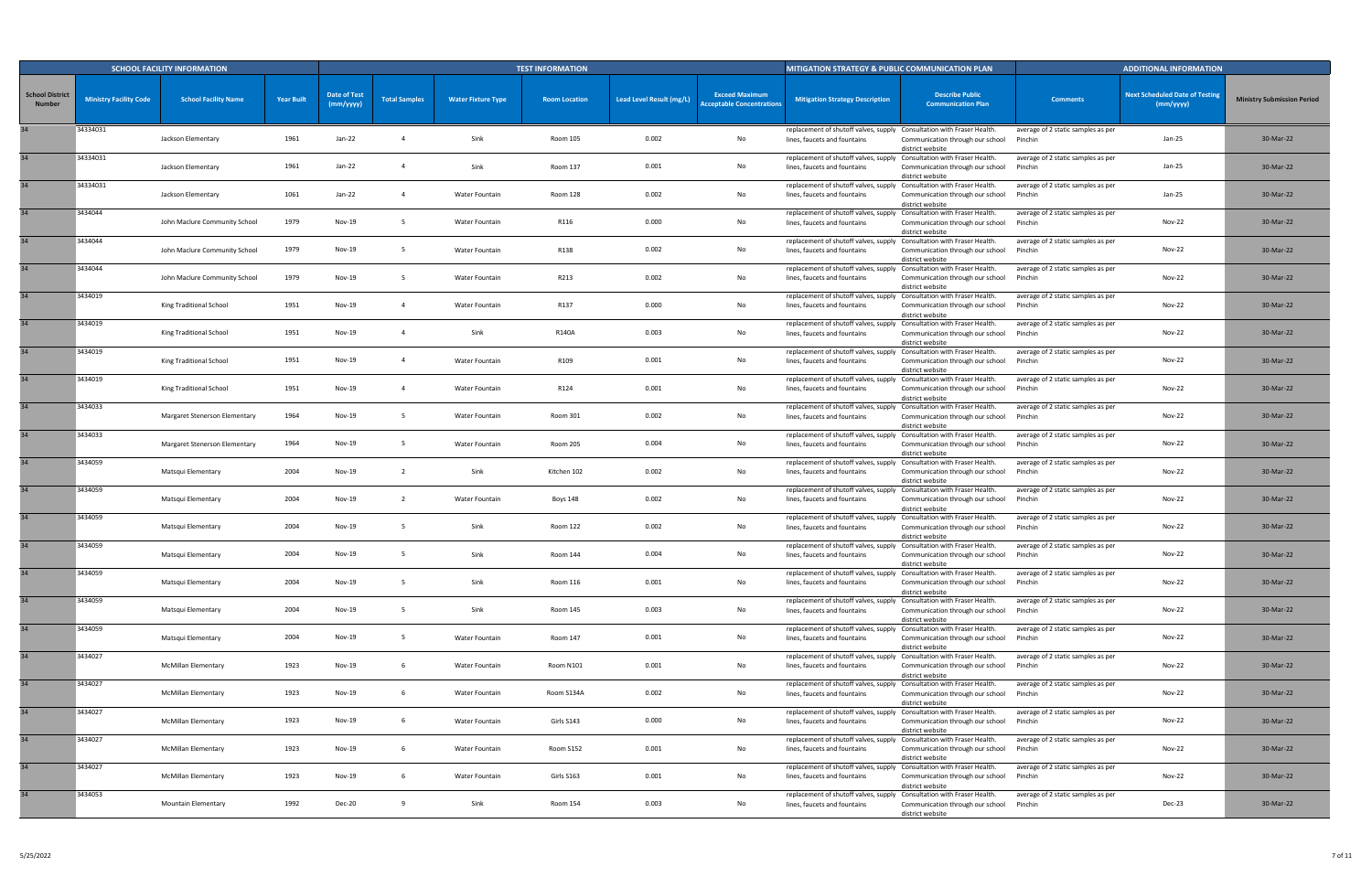|                                         |                               | <b>SCHOOL FACILITY INFORMATION</b> |                   |                                  |                      |                              | <b>TEST INFORMATION</b>   |                          |                                                           | MITIGATION STRATEGY & PUBLIC COMMUNICATION PLAN                                                        |                                                      |                                               | <b>ADDITIONAL INFORMATION</b>                      |                                   |
|-----------------------------------------|-------------------------------|------------------------------------|-------------------|----------------------------------|----------------------|------------------------------|---------------------------|--------------------------|-----------------------------------------------------------|--------------------------------------------------------------------------------------------------------|------------------------------------------------------|-----------------------------------------------|----------------------------------------------------|-----------------------------------|
| <b>School District</b><br><b>Number</b> | <b>Ministry Facility Code</b> | <b>School Facility Name</b>        | <b>Year Built</b> | <b>Date of Test</b><br>(mm/yyyy) | <b>Total Samples</b> | <b>Water Fixture Type</b>    | <b>Room Location</b>      | Lead Level Result (mg/L) | <b>Exceed Maximum</b><br><b>Acceptable Concentrations</b> | <b>Mitigation Strategy Description</b>                                                                 | <b>Describe Public</b><br><b>Communication Plan</b>  | <b>Comments</b>                               | <b>Next Scheduled Date of Testing</b><br>(mm/yyyy) | <b>Ministry Submission Period</b> |
|                                         | 3434053                       | Mountain Elementary                | 1992              | <b>Dec-20</b>                    |                      | Sink                         | Room 122                  | 0.004                    | No                                                        | replacement of shutoff valves, supply Consultation with Fraser Health.<br>lines, faucets and fountains | Communication through our school<br>district website | average of 2 static samples as per<br>Pinchin | Dec-23                                             | 30-Mar-22                         |
| 34                                      | 3434053                       | <b>Mountain Elementary</b>         | 1992              | <b>Dec-20</b>                    |                      | Sink                         | Room 117                  | 0.003                    | No                                                        | replacement of shutoff valves, supply Consultation with Fraser Health.<br>lines, faucets and fountains | Communication through our school<br>district website | average of 2 static samples as per<br>Pinchin | Dec-23                                             | 30-Mar-22                         |
| 34                                      | 3434053                       | Mountain Elementary                | 1992              | <b>Dec-20</b>                    |                      | Sink                         | Room 108                  | 0.002                    | No                                                        | replacement of shutoff valves, supply Consultation with Fraser Health.<br>lines, faucets and fountains | Communication through our school<br>district website | average of 2 static samples as per<br>Pinchin | Dec-23                                             | 30-Mar-22                         |
| 34                                      | 3434053                       | Mountain Elementary                | 1992              | <b>Dec-20</b>                    |                      | Water Fountain               | Room 159                  | 0.000                    | No                                                        | replacement of shutoff valves, supply Consultation with Fraser Health.<br>lines, faucets and fountains | Communication through our school<br>district website | average of 2 static samples as per<br>Pinchin | Dec-23                                             | 30-Mar-22                         |
|                                         | 3434053                       | Mountain Elementary                | 1992              | <b>Dec-20</b>                    |                      | Water Fountain               | Room 117                  | 0.000                    | No                                                        | replacement of shutoff valves, supply Consultation with Fraser Health.<br>lines, faucets and fountains | Communication through our school<br>district website | average of 2 static samples as per<br>Pinchin | Dec-23                                             | 30-Mar-22                         |
|                                         | 3434053                       | Mountain Elementary                | 1992              | <b>Dec-20</b>                    |                      | Sink                         | Room 146                  | 0.001                    | No                                                        | replacement of shutoff valves, supply Consultation with Fraser Health.<br>lines, faucets and fountains | Communication through our school<br>district website | average of 2 static samples as per<br>Pinchin | Dec-23                                             | 30-Mar-22                         |
| 34                                      | 3434053                       | Mountain Elementary                | 1992              | <b>Dec-20</b>                    |                      | Water Fountain               | Room 146                  | 0.001                    | No                                                        | replacement of shutoff valves, supply Consultation with Fraser Health.<br>lines, faucets and fountains | Communication through our school<br>district website | average of 2 static samples as per<br>Pinchin | Dec-23                                             | 30-Mar-22                         |
|                                         | 3434053                       | Mountain Elementary                | 1992              | <b>Dec-20</b>                    |                      | Water Fountain               | Room 145                  | 0.000                    | No                                                        | replacement of shutoff valves, supply Consultation with Fraser Health.<br>lines, faucets and fountains | Communication through our school<br>district website | average of 2 static samples as per<br>Pinchin | <b>Dec-23</b>                                      | 30-Mar-22                         |
|                                         | 3434003                       | Mt Lehman Elementary               | 1909              | Nov-19                           |                      | Water Fountain               | 115                       | 0.002                    | No                                                        | replacement of shutoff valves, supply Consultation with Fraser Health.<br>lines, faucets and fountains | Communication through our school<br>district website | average of 2 static samples as per<br>Pinchin | Nov-22                                             | 30-Mar-22                         |
| 34                                      | 3434003                       | Mt Lehman Elementary               | 1909              | <b>Nov-19</b>                    |                      | <b>Water Filling Station</b> | R113                      | 0.001                    | No                                                        | replacement of shutoff valves, supply Consultation with Fraser Health<br>lines, faucets and fountains  | Communication through our school<br>district website | average of 2 static samples as per<br>Pinchin | <b>Nov-22</b>                                      | 30-Mar-22                         |
| 34                                      | 3434048                       | Prince Charles Elementary          | 1984              | Nov-19                           |                      | Water Fountain               | Room 21                   | 0.004                    | No                                                        | replacement of shutoff valves, supply Consultation with Fraser Health<br>lines, faucets and fountains  | Communication through our school<br>district website | average of 2 static samples as per<br>Pinchin | Nov-22                                             | 30-Mar-22                         |
| 34                                      | 3434048                       | Prince Charles Elementary          | 1984              | Nov-19                           |                      | Water Fountain               | Room 25                   | 0.004                    | No                                                        | replacement of shutoff valves, supply Consultation with Fraser Health<br>lines, faucets and fountains  | Communication through our school<br>district website | average of 2 static samples as per<br>Pinchin | <b>Nov-22</b>                                      | 30-Mar-22                         |
| 34                                      | 3434052                       | Rick Hansen Sr. Secondary          | 1993              | <b>Dec-20</b>                    |                      | Sink                         | Room E118 (front counter) | 0.001                    | No                                                        | replacement of shutoff valves, supply Consultation with Fraser Health<br>lines, faucets and fountains  | Communication through our school<br>district website | average of 2 static samples as per<br>Pinchin | Dec-23                                             | 30-Mar-22                         |
| 34 <sup>5</sup>                         | 3434052                       | Rick Hansen Sr. Secondary          | 1993              | <b>Dec-20</b>                    |                      | Sink                         | Room C109                 | 0.001                    | No                                                        | replacement of shutoff valves, supply Consultation with Fraser Health.<br>lines, faucets and fountains | Communication through our school<br>district website | average of 2 static samples as per<br>Pinchin | Dec-23                                             | 30-Mar-22                         |
| 34                                      | 3434052                       | Rick Hansen Sr. Secondary          | 1993              | <b>Dec-20</b>                    |                      | Sink                         | Room C119                 | 0.004                    | No                                                        | replacement of shutoff valves, supply Consultation with Fraser Health.<br>lines, faucets and fountains | Communication through our school<br>district website | average of 2 static samples as per<br>Pinchin | Dec-23                                             | 30-Mar-22                         |
|                                         | 3434052                       | Rick Hansen Sr. Secondary          | 1993              | <b>Dec-20</b>                    |                      | Sink                         | Room C217 (island)        | 0.001                    | No                                                        | replacement of shutoff valves, supply Consultation with Fraser Health.<br>lines, faucets and fountains | Communication through our school<br>district website | average of 2 static samples as per<br>Pinchin | Dec-23                                             | 30-Mar-22                         |
|                                         | 3434052                       | Rick Hansen Sr. Secondary          | 1993              | <b>Dec-20</b>                    | $\overline{7}$       | Water Fountain               | Room C108                 | 0.000                    | No                                                        | replacement of shutoff valves, supply Consultation with Fraser Health.<br>lines, faucets and fountains | Communication through our school<br>district website | average of 2 static samples as per<br>Pinchin | Dec-23                                             | 30-Mar-22                         |
| 34                                      | 3434052                       | Rick Hansen Sr. Secondary          | 1993              | <b>Dec-20</b>                    | $\overline{7}$       | Water Fountain               | Room C218                 | 0.003                    | No                                                        | replacement of shutoff valves, supply Consultation with Fraser Health.<br>lines, faucets and fountains | Communication through our school<br>district website | average of 2 static samples as per<br>Pinchin | Dec-23                                             | 30-Mar-22                         |
| 34                                      | 3434052                       | Rick Hansen Sr. Secondary          | 1993              | <b>Dec-20</b>                    | $\overline{7}$       | Water Fountain               | Room E113                 | 0.001                    | No                                                        | replacement of shutoff valves, supply Consultation with Fraser Health.<br>lines, faucets and fountains | Communication through our school<br>district website | average of 2 static samples as per<br>Pinchin | Dec-23                                             | 30-Mar-22                         |
| 34                                      | 3434054                       | Robert Bateman Sr. Secondary       | 1993              | <b>Dec-20</b>                    | $\overline{7}$       | Sink                         | Room W110                 | 0.003                    | No                                                        | replacement of shutoff valves, supply Consultation with Fraser Health.<br>lines, faucets and fountains | Communication through our school<br>district website | average of 2 static samples as per<br>Pinchin | Dec-23                                             | 30-Mar-22                         |
| 34                                      | 3434054                       | Robert Bateman Sr. Secondary       | 1993              | <b>Dec-20</b>                    | $\overline{7}$       | Sink                         | Room W207                 | 0.002                    | No                                                        | replacement of shutoff valves, supply Consultation with Fraser Health.<br>lines, faucets and fountains | Communication through our school<br>district website | average of 2 static samples as per<br>Pinchin | Dec-23                                             | 30-Mar-22                         |
| 34                                      | 3434054                       | Robert Bateman Sr. Secondary       | 1993              | <b>Dec-20</b>                    | $\overline{7}$       | Water Fountain               | Room W117                 | 0.003                    | No                                                        | replacement of shutoff valves, supply Consultation with Fraser Health.<br>lines, faucets and fountains | Communication through our school<br>district website | average of 2 static samples as per<br>Pinchin | Dec-23                                             | 30-Mar-22                         |
| $\overline{34}$                         | 3434054                       | Robert Bateman Sr. Secondary       | 1993              | <b>Dec-20</b>                    | $\overline{7}$       | Water Fountain               | Room W106                 | 0.000                    | No                                                        | replacement of shutoff valves, supply Consultation with Fraser Health.<br>lines, faucets and fountains | Communication through our school<br>district website | average of 2 static samples as per<br>Pinchin | Dec-23                                             | 30-Mar-22                         |
| 34                                      | 3434054                       | Robert Bateman Sr. Secondary       | 1993              | <b>Dec-20</b>                    | $\overline{7}$       | Water Fountain               | Room W305                 | 0.001                    | No                                                        | replacement of shutoff valves, supply Consultation with Fraser Health.<br>lines, faucets and fountains | Communication through our school<br>district website | average of 2 static samples as per<br>Pinchin | Dec-23                                             | 30-Mar-22                         |
|                                         | 3434054                       | Robert Bateman Sr. Secondary       | 1993              | <b>Dec-20</b>                    |                      | Water Fountain               | Room N108                 | 0.004                    | No                                                        | replacement of shutoff valves, supply Consultation with Fraser Health.<br>lines, faucets and fountains | Communication through our school<br>district website | average of 2 static samples as per<br>Pinchin | Dec-23                                             | 30-Mar-22                         |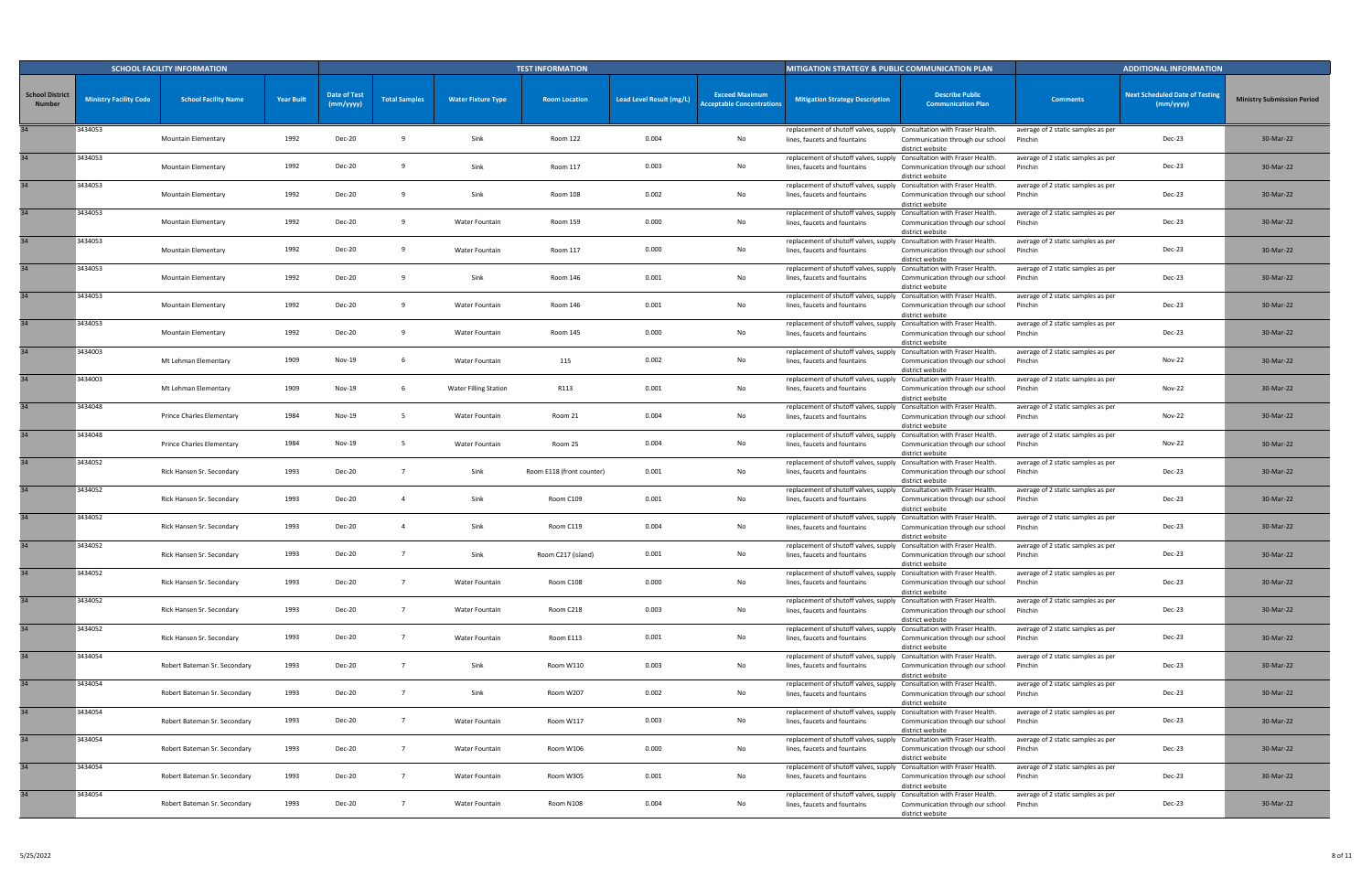|                                         |                               | <b>SCHOOL FACILITY INFORMATION</b> |                   |                                  |                      |                              | <b>TEST INFORMATION</b> |                          |                                                           | MITIGATION STRATEGY & PUBLIC COMMUNICATION PLAN                                                        |                                                      |                                               | <b>ADDITIONAL INFORMATION</b>                      |                                   |
|-----------------------------------------|-------------------------------|------------------------------------|-------------------|----------------------------------|----------------------|------------------------------|-------------------------|--------------------------|-----------------------------------------------------------|--------------------------------------------------------------------------------------------------------|------------------------------------------------------|-----------------------------------------------|----------------------------------------------------|-----------------------------------|
| <b>School District</b><br><b>Number</b> | <b>Ministry Facility Code</b> | <b>School Facility Name</b>        | <b>Year Built</b> | <b>Date of Test</b><br>(mm/yyyy) | <b>Total Samples</b> | <b>Water Fixture Type</b>    | <b>Room Location</b>    | Lead Level Result (mg/L) | <b>Exceed Maximum</b><br><b>Acceptable Concentrations</b> | <b>Mitigation Strategy Description</b>                                                                 | <b>Describe Public</b><br><b>Communication Plan</b>  | <b>Comments</b>                               | <b>Next Scheduled Date of Testing</b><br>(mm/yyyy) | <b>Ministry Submission Period</b> |
|                                         | 3434032                       | Ross Elementary                    | 1962              | Nov-19                           |                      | <b>Water Filling Station</b> | Room 106                | 0.001                    | No                                                        | replacement of shutoff valves, supply Consultation with Fraser Health.<br>lines, faucets and fountains | Communication through our school<br>district website | average of 2 static samples as per<br>Pinchin | <b>Nov-22</b>                                      | 30-Mar-22                         |
| 34                                      | 3434032                       | Ross Elementary                    | 1962              | <b>Nov-19</b>                    |                      | Sink                         | Room 107                | 0.004                    | No                                                        | replacement of shutoff valves, supply Consultation with Fraser Health.<br>lines, faucets and fountains | Communication through our school<br>district website | average of 2 static samples as per<br>Pinchin | <b>Nov-22</b>                                      | 30-Mar-22                         |
| 34                                      | 3434032                       | Ross Elementary                    | 1962              | Nov-19                           |                      | Water Fountain               | Room 114                | 0.000                    | No                                                        | replacement of shutoff valves, supply Consultation with Fraser Health.<br>lines, faucets and fountains | Communication through our school<br>district website | average of 2 static samples as per<br>Pinchin | <b>Nov-22</b>                                      | 30-Mar-22                         |
| 34                                      | 3434032                       | Ross Elementary                    | 1962              | Nov-19                           |                      | Water Fountain               | Room 124                | 0.001                    | No                                                        | replacement of shutoff valves, supply Consultation with Fraser Health.<br>lines, faucets and fountains | Communication through our school<br>district website | average of 2 static samples as per<br>Pinchin | <b>Nov-22</b>                                      | 30-Mar-22                         |
|                                         | 3434032                       | Ross Elementary                    | 1962              | Nov-19                           |                      | Sink                         | Room 127B               | 0.001                    | No                                                        | replacement of shutoff valves, supply Consultation with Fraser Health.<br>lines, faucets and fountains | Communication through our school<br>district website | average of 2 static samples as per<br>Pinchin | <b>Nov-22</b>                                      | 30-Mar-22                         |
|                                         | 3434050                       | Sandy Hill Elementary              | 1990              | Nov-19                           |                      | Water Fountain               | Gym 101                 | 0.000                    | No                                                        | replacement of shutoff valves, supply Consultation with Fraser Health.<br>lines, faucets and fountains | Communication through our school<br>district website | average of 2 static samples as per<br>Pinchin | <b>Nov-22</b>                                      | 30-Mar-22                         |
| 34                                      | 3434050                       | Sandy Hill Elementary              | 1990              | Nov-19                           |                      | Water Fountain               | Room 103                | 0.002                    | No                                                        | replacement of shutoff valves, supply Consultation with Fraser Health.<br>lines, faucets and fountains | Communication through our school<br>district website | average of 2 static samples as per<br>Pinchin | <b>Nov-22</b>                                      | 30-Mar-22                         |
|                                         | 3434050                       | Sandy Hill Elementary              | 1990              | <b>Nov-19</b>                    |                      | Water Fountain               | Girls 101B              | 0.001                    | No                                                        | replacement of shutoff valves, supply Consultation with Fraser Health.<br>lines, faucets and fountains | Communication through our school<br>district website | average of 2 static samples as per<br>Pinchin | Nov-22                                             | 30-Mar-22                         |
|                                         | 3434050                       | Sandy Hill Elementary              | 1990              | Nov-19                           | -9                   | Water Fountain               | Room 115                | 0.001                    | No                                                        | replacement of shutoff valves, supply Consultation with Fraser Health.<br>lines, faucets and fountains | Communication through our school<br>district website | average of 2 static samples as per<br>Pinchin | Nov-22                                             | 30-Mar-22                         |
| 34                                      | 3434050                       | Sandy Hill Elementary              | 1990              | <b>Nov-19</b>                    |                      | Water Fountain               | Room 123                | 0.002                    | No                                                        | replacement of shutoff valves, supply Consultation with Fraser Health.<br>lines, faucets and fountains | Communication through our school<br>district website | average of 2 static samples as per<br>Pinchin | <b>Nov-22</b>                                      | 30-Mar-22                         |
| 34                                      | 3434050                       | Sandy Hill Elementary              | 1990              | Nov-19                           |                      | Water Fountain               | Room 124                | 0.001                    | No                                                        | replacement of shutoff valves, supply Consultation with Fraser Health<br>lines, faucets and fountains  | Communication through our school<br>district website | average of 2 static samples as per<br>Pinchin | <b>Nov-22</b>                                      | 30-Mar-22                         |
| 34                                      | 3434050                       | Sandy Hill Elementary              | 1990              | Nov-19                           |                      | Water Fountain               | Room 118                | 0.002                    | No                                                        | replacement of shutoff valves, supply Consultation with Fraser Health<br>lines, faucets and fountains  | Communication through our school<br>district website | average of 2 static samples as per<br>Pinchin | Nov-22                                             | 30-Mar-22                         |
| 34                                      | 3434050                       | Sandy Hill Elementary              | 1990              | Nov-19                           |                      | Water Fountain               | Room 127                | 0.002                    | No                                                        | replacement of shutoff valves, supply Consultation with Fraser Health.<br>lines, faucets and fountains | Communication through our school<br>district website | average of 2 static samples as per<br>Pinchin | Nov-22                                             | 30-Mar-22                         |
| 34                                      | 3434050                       | Sandy Hill Elementary              | 1990              | Nov-19                           |                      | Water Fountain               | Room 130                | 0.001                    | No                                                        | replacement of shutoff valves, supply Consultation with Fraser Health.<br>lines, faucets and fountains | Communication through our school<br>district website | average of 2 static samples as per<br>Pinchin | <b>Nov-22</b>                                      | 30-Mar-22                         |
| 34                                      | 3434504                       | School Board Office                | 1982              | Nov-19                           |                      | <b>Water Filling Station</b> | Coffee room 220A        | 0.001                    | No                                                        | replacement of shutoff valves, supply Consultation with Fraser Health.<br>lines, faucets and fountains | Communication through our school<br>district website | average of 2 static samples as per<br>Pinchin | <b>Nov-22</b>                                      | 30-Mar-22                         |
|                                         | 3434504                       | School Board Office                | 1982              | Nov-19                           |                      | <b>Water Filling Station</b> | Kitchen room 101        | 0.001                    | No                                                        | replacement of shutoff valves, supply Consultation with Fraser Health.<br>lines, faucets and fountains | Communication through our school<br>district website | average of 2 static samples as per<br>Pinchin | <b>Nov-22</b>                                      | 30-Mar-22                         |
|                                         | 3434016                       | South Poplar Traditional School    | 1933              | Nov-19                           | $\overline{4}$       | Sink                         | Staffroom 103           | 0.001                    | No                                                        | replacement of shutoff valves, supply Consultation with Fraser Health.<br>lines, faucets and fountains | Communication through our school<br>district website | average of 2 static samples as per<br>Pinchin | <b>Nov-22</b>                                      | 30-Mar-22                         |
| 34                                      | 3434016                       | South Poplar Traditional School    | 1933              | <b>Nov-19</b>                    | $\overline{4}$       | <b>Water Filling Station</b> | <b>Boys 306</b>         | 0.002                    | No                                                        | replacement of shutoff valves, supply Consultation with Fraser Health.<br>lines, faucets and fountains | Communication through our school<br>district website | average of 2 static samples as per<br>Pinchin | <b>Nov-22</b>                                      | 30-Mar-22                         |
| 34                                      | 3434036                       | Ten Broeck Elementary              | 1966              | Nov-19                           |                      | Water Fountain               | Room S13                | 0.003                    | No                                                        | replacement of shutoff valves, supply Consultation with Fraser Health.<br>lines, faucets and fountains | Communication through our school<br>district website | average of 2 static samples as per<br>Pinchin | <b>Nov-22</b>                                      | 30-Mar-22                         |
| 34                                      | 3434036                       | Ten Broeck Elementary              | 1966              | Nov-19                           |                      | Water Fountain               | Room S24                | 0.000                    | No                                                        | replacement of shutoff valves, supply Consultation with Fraser Health.<br>lines, faucets and fountains | Communication through our school<br>district website | average of 2 static samples as per<br>Pinchin | <b>Nov-22</b>                                      | 30-Mar-22                         |
| 34                                      | 3434036                       | Ten Broeck Elementary              | 1966              | Nov-19                           |                      | Water Fountain               | Room C19                | 0.003                    | No                                                        | replacement of shutoff valves, supply Consultation with Fraser Health.<br>lines, faucets and fountains | Communication through our school<br>district website | average of 2 static samples as per<br>Pinchin | Nov-22                                             | 30-Mar-22                         |
| 34                                      | 3434036                       | Ten Broeck Elementary              | 1966              | Nov-19                           | - 8                  | Water Fountain               | Room C25                | 0.001                    | No                                                        | replacement of shutoff valves, supply Consultation with Fraser Health.<br>lines, faucets and fountains | Communication through our school<br>district website | average of 2 static samples as per<br>Pinchin | Nov-22                                             | 30-Mar-22                         |
| 34                                      | 3434036                       | Ten Broeck Elementary              | 1966              | Nov-19                           |                      | Water Fountain               | Room N28                | 0.004                    | No                                                        | replacement of shutoff valves, supply Consultation with Fraser Health.<br>lines, faucets and fountains | Communication through our school<br>district website | average of 2 static samples as per<br>Pinchin | <b>Nov-22</b>                                      | 30-Mar-22                         |
| 34                                      | 3434036                       | Ten Broeck Elementary              | 1966              | Nov-19                           |                      | Water Fountain               | Room N30                | 0.002                    | No                                                        | replacement of shutoff valves, supply Consultation with Fraser Health.<br>lines, faucets and fountains | Communication through our school<br>district website | average of 2 static samples as per<br>Pinchin | <b>Nov-22</b>                                      | 30-Mar-22                         |
|                                         | 3434036                       | Ten Broeck Elementary              | 1966              | Nov-19                           |                      | Water Fountain               | Room N25                | 0.003                    | No                                                        | replacement of shutoff valves, supply Consultation with Fraser Health.<br>lines, faucets and fountains | Communication through our school<br>district website | average of 2 static samples as per<br>Pinchin | <b>Nov-22</b>                                      | 30-Mar-22                         |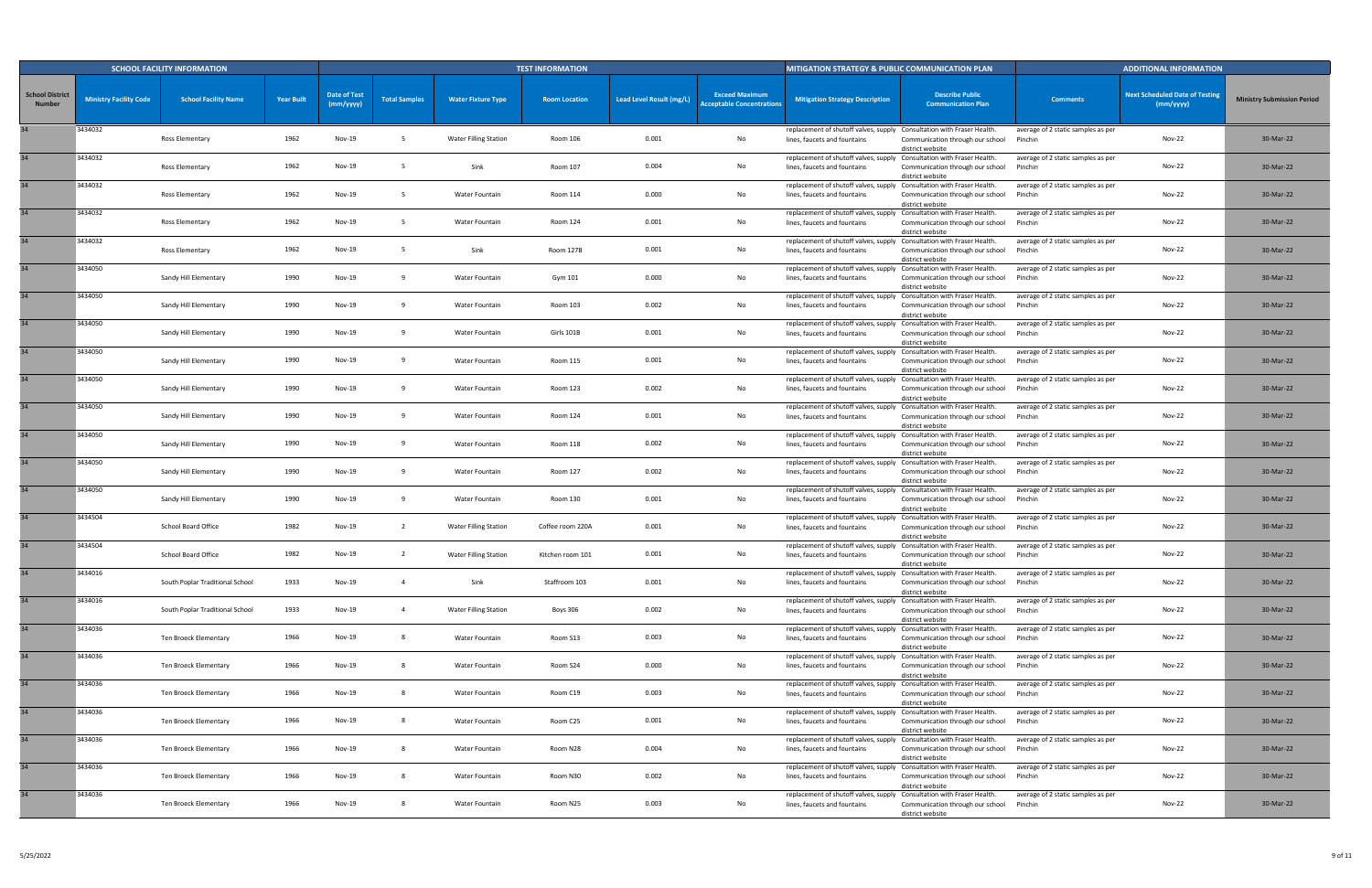|                                         |                               | <b>SCHOOL FACILITY INFORMATION</b> |                   |                                  |                      |                           | <b>TEST INFORMATION</b> |                          |                                                           | MITIGATION STRATEGY & PUBLIC COMMUNICATION PLAN                                                        |                                                      |                                               | <b>ADDITIONAL INFORMATION</b>                      |                                   |
|-----------------------------------------|-------------------------------|------------------------------------|-------------------|----------------------------------|----------------------|---------------------------|-------------------------|--------------------------|-----------------------------------------------------------|--------------------------------------------------------------------------------------------------------|------------------------------------------------------|-----------------------------------------------|----------------------------------------------------|-----------------------------------|
| <b>School District</b><br><b>Number</b> | <b>Ministry Facility Code</b> | <b>School Facility Name</b>        | <b>Year Built</b> | <b>Date of Test</b><br>(mm/yyyy) | <b>Total Samples</b> | <b>Water Fixture Type</b> | <b>Room Location</b>    | Lead Level Result (mg/L) | <b>Exceed Maximum</b><br><b>Acceptable Concentrations</b> | <b>Mitigation Strategy Description</b>                                                                 | <b>Describe Public</b><br><b>Communication Plan</b>  | <b>Comments</b>                               | <b>Next Scheduled Date of Testing</b><br>(mm/yyyy) | <b>Ministry Submission Period</b> |
|                                         | 3434036                       | Ten Broeck Elementary              | 1966              | Nov-19                           |                      | Water Fountain            | Room N24                | 0.001                    | No                                                        | replacement of shutoff valves, supply Consultation with Fraser Health.<br>lines, faucets and fountains | Communication through our school<br>district website | average of 2 static samples as per<br>Pinchin | <b>Nov-22</b>                                      | 30-Mar-22                         |
| 34                                      | 3434046                       | <b>Terry Fox Elementary</b>        | 1982              | <b>Nov-19</b>                    |                      | Water Fountain            | 104B                    | 0.000                    | No                                                        | replacement of shutoff valves, supply Consultation with Fraser Health.<br>lines, faucets and fountains | Communication through our school<br>district website | average of 2 static samples as per<br>Pinchin | <b>Nov-22</b>                                      | 30-Mar-22                         |
| 34                                      | 3434046                       | Terry Fox Elementary               | 1982              | Nov-19                           |                      | Water Fountain            | 108B                    | 0.002                    | No                                                        | replacement of shutoff valves, supply Consultation with Fraser Health.<br>lines, faucets and fountains | Communication through our school<br>district website | average of 2 static samples as per<br>Pinchin | Nov-22                                             | 30-Mar-22                         |
| 34                                      | 3434046                       | Terry Fox Elementary               | 1982              | Nov-19                           |                      | Water Fountain            | Room 118                | 0.001                    | No                                                        | replacement of shutoff valves, supply Consultation with Fraser Health.<br>lines, faucets and fountains | Communication through our school<br>district website | average of 2 static samples as per<br>Pinchin | <b>Nov-22</b>                                      | 30-Mar-22                         |
|                                         | 3434046                       | Terry Fox Elementary               | 1982              | Nov-19                           |                      | Water Fountain            | Girls 126A              | 0.002                    | No                                                        | replacement of shutoff valves, supply Consultation with Fraser Health.<br>lines, faucets and fountains | Communication through our school<br>district website | average of 2 static samples as per<br>Pinchin | <b>Nov-22</b>                                      | 30-Mar-22                         |
|                                         | 3434046                       | <b>Terry Fox Elementary</b>        | 1982              | <b>Nov-19</b>                    |                      | Water Fountain            | Girls 143C              | 0.002                    | No                                                        | replacement of shutoff valves, supply Consultation with Fraser Health.<br>lines, faucets and fountains | Communication through our school<br>district website | average of 2 static samples as per<br>Pinchin | <b>Nov-22</b>                                      | 30-Mar-22                         |
| 34                                      | 3434046                       | Terry Fox Elementary               | 1982              | Nov-19                           |                      | Water Fountain            | Room 155                | 0.003                    | No                                                        | replacement of shutoff valves, supply Consultation with Fraser Health.<br>lines, faucets and fountains | Communication through our school<br>district website | average of 2 static samples as per<br>Pinchin | <b>Nov-22</b>                                      | 30-Mar-22                         |
|                                         | 3434007                       | Upper Sumas Elementary             | 1918              | <b>Nov-19</b>                    |                      | Water Fountain            | Room 113                | 0.000                    | No                                                        | replacement of shutoff valves, supply Consultation with Fraser Health.<br>lines, faucets and fountains | Communication through our school<br>district website | average of 2 static samples as per<br>Pinchin | Nov-22                                             | 30-Mar-22                         |
|                                         | 3434007                       | <b>Upper Sumas Elementary</b>      | 1918              | Nov-19                           |                      | Sink                      | Kitchen room 114E       | 0.001                    | No                                                        | replacement of shutoff valves, supply Consultation with Fraser Health.<br>lines, faucets and fountains | Communication through our school<br>district website | average of 2 static samples as per<br>Pinchin | Nov-22                                             | 30-Mar-22                         |
| 34                                      | 3434007                       | Upper Sumas Elementary             | 1918              | <b>Nov-19</b>                    |                      | Sink                      | Staff room 207          | 0.002                    | No                                                        | replacement of shutoff valves, supply Consultation with Fraser Health.<br>lines, faucets and fountains | Communication through our school<br>district website | average of 2 static samples as per<br>Pinchin | <b>Nov-22</b>                                      | 30-Mar-22                         |
| 34                                      | 3434007                       | <b>Upper Sumas Elementary</b>      | 1918              | Nov-19                           |                      | Water Fountain            | Room 210                | 0.002                    | No                                                        | replacement of shutoff valves, supply Consultation with Fraser Health<br>lines, faucets and fountains  | Communication through our school<br>district website | average of 2 static samples as per<br>Pinchin | Nov-22                                             | 30-Mar-22                         |
| 34                                      | 3434042                       | WA Fraser Middle School            | 1978              | Nov-19                           |                      | Water Fountain            | Room C140               | 0.000                    | No                                                        | replacement of shutoff valves, supply Consultation with Fraser Health<br>lines, faucets and fountains  | Communication through our school<br>district website | average of 2 static samples as per<br>Pinchin | Nov-22                                             | 30-Mar-22                         |
| 34                                      | 3434042                       | WA Fraser Middle School            | 1978              | Nov-19                           |                      | Water Fountain            | Room E159               | 0.001                    | No                                                        | replacement of shutoff valves, supply Consultation with Fraser Health<br>lines, faucets and fountains  | Communication through our school<br>district website | average of 2 static samples as per<br>Pinchin | Nov-22                                             | 30-Mar-22                         |
| 34                                      | 3434042                       | WA Fraser Middle School            | 1978              | <b>Nov-19</b>                    | - 7                  | Water Fountain            | Room W111               | 0.000                    | No                                                        | replacement of shutoff valves, supply Consultation with Fraser Health.<br>lines, faucets and fountains | Communication through our school<br>district website | average of 2 static samples as per<br>Pinchin | <b>Nov-22</b>                                      | 30-Mar-22                         |
| 34                                      | 3434042                       | WA Fraser Middle School            | 1978              | Nov-19                           |                      | Water Fountain            | Room C202               | 0.000                    | No                                                        | replacement of shutoff valves, supply Consultation with Fraser Health.<br>lines, faucets and fountains | Communication through our school<br>district website | average of 2 static samples as per<br>Pinchin | <b>Nov-22</b>                                      | 30-Mar-22                         |
|                                         | 3434041                       | WJ Mouat Secondary                 | 1973              | Nov-19                           | 13                   | Water Fountain            | 103A south              | 0.002                    | No                                                        | replacement of shutoff valves, supply Consultation with Fraser Health.<br>lines, faucets and fountains | Communication through our school<br>district website | average of 2 static samples as per<br>Pinchin | Nov-22                                             | 30-Mar-22                         |
|                                         | 3434041                       | WJ Mouat Secondary                 | 1973              | Nov-19                           | 13                   | Water Fountain            | 103A north              | 0.000                    | No                                                        | replacement of shutoff valves, supply Consultation with Fraser Health.<br>lines, faucets and fountains | Communication through our school<br>district website | average of 2 static samples as per<br>Pinchin | <b>Nov-22</b>                                      | 30-Mar-22                         |
| 34                                      | 3434041                       | WJ Mouat Secondary                 | 1973              | <b>Nov-19</b>                    | 13                   | Sink                      | Room 315                | 0.001                    | No                                                        | replacement of shutoff valves, supply Consultation with Fraser Health.<br>lines, faucets and fountains | Communication through our school<br>district website | average of 2 static samples as per<br>Pinchin | <b>Nov-22</b>                                      | 30-Mar-22                         |
| 34                                      | 3434041                       | WJ Mouat Secondary                 | 1973              | Nov-19                           | 13                   | Water Fountain            | Room 407                | 0.002                    | No                                                        | replacement of shutoff valves, supply Consultation with Fraser Health.<br>lines, faucets and fountains | Communication through our school<br>district website | average of 2 static samples as per<br>Pinchin | <b>Nov-22</b>                                      | 30-Mar-22                         |
| 34                                      | 3434041                       | WJ Mouat Secondary                 | 1973              | <b>Nov-19</b>                    | 13                   | Water Fountain            | Room 102                | 0.000                    | No                                                        | replacement of shutoff valves, supply Consultation with Fraser Health.<br>lines, faucets and fountains | Communication through our school<br>district website | average of 2 static samples as per<br>Pinchin | <b>Nov-22</b>                                      | 30-Mar-22                         |
| 34                                      | 3434041                       | WJ Mouat Secondary                 | 1973              | Nov-19                           | 13                   | Sink                      | Room 103A               | 0.001                    | No                                                        | replacement of shutoff valves, supply Consultation with Fraser Health.<br>lines, faucets and fountains | Communication through our school<br>district website | average of 2 static samples as per<br>Pinchin | <b>Nov-22</b>                                      | 30-Mar-22                         |
| 34                                      | 3434041                       | WJ Mouat Secondary                 | 1973              | Nov-19                           | 13                   | Water Fountain            | Room 117C               | 0.001                    | No                                                        | replacement of shutoff valves, supply Consultation with Fraser Health.<br>lines, faucets and fountains | Communication through our school<br>district website | average of 2 static samples as per<br>Pinchin | Nov-22                                             | 30-Mar-22                         |
| 34                                      | 3434041                       | WJ Mouat Secondary                 | 1973              | Nov-19                           | 13                   | Sink                      | Room 114H               | 0.002                    | No                                                        | replacement of shutoff valves, supply Consultation with Fraser Health.<br>lines, faucets and fountains | Communication through our school<br>district website | average of 2 static samples as per<br>Pinchin | <b>Nov-22</b>                                      | 30-Mar-22                         |
| 34                                      | 3434041                       | WJ Mouat Secondary                 | 1973              | Nov-19                           | 13                   | Water Fountain            | Room 144                | 0.002                    | No                                                        | replacement of shutoff valves, supply Consultation with Fraser Health.<br>lines, faucets and fountains | Communication through our school<br>district website | average of 2 static samples as per<br>Pinchin | <b>Nov-22</b>                                      | 30-Mar-22                         |
|                                         | 3434041                       | WJ Mouat Secondary                 | 1973              | Nov-19                           | 13                   | Water Fountain            | Room 217                | 0.002                    | No                                                        | replacement of shutoff valves, supply Consultation with Fraser Health.<br>lines, faucets and fountains | Communication through our school<br>district website | average of 2 static samples as per<br>Pinchin | <b>Nov-22</b>                                      | 30-Mar-22                         |